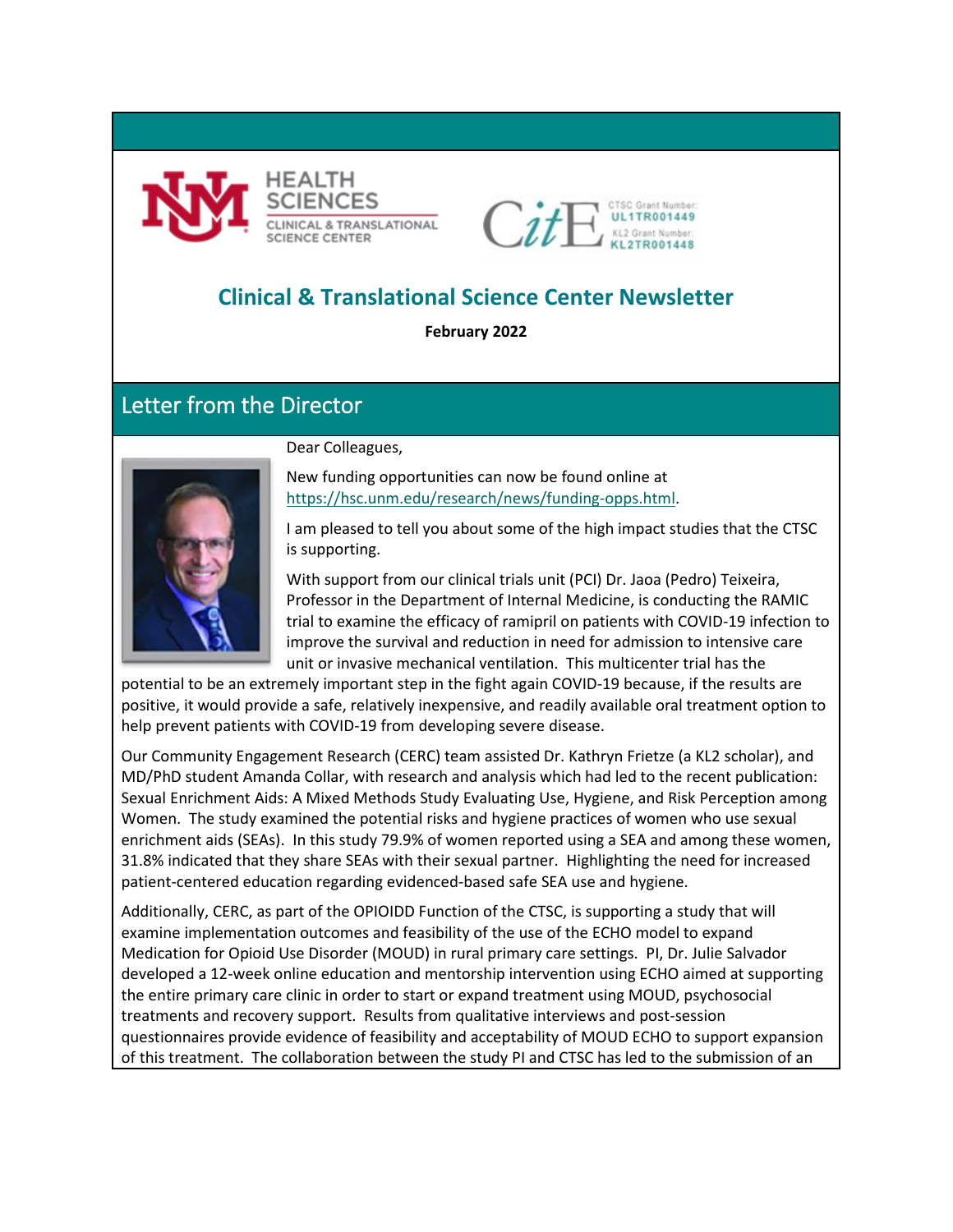R01 randomized study to examine the effectiveness of the MOUD ECHO in rural primary care settings across 10 western states that have been hardest hit by opioid overdose.

Informatics is offering to help researchers with research question feasibility count or other potential research data questions. Team member Harry Snow recently worked on the feasibility of a research question using our IBM Watson MarketScan database to answer the broad question of chronic disease implications of natural disasters.

Every part of the CTSC is integral to our purpose and funding, and we aim to update each section of the CTSC newsletter monthly. Each PI has a personal, professional investment in the information we provide. Please submit that information to our team. The CTSC is here for your support.

The dedicated faculty, staff, and students at CTSC continue their research projects and look for innovative ways to support our communities. If you are interested in a rigorous quantitative rural research project focused on COVID-19, please contact me [\(RLarson@salud.unm.edu\)](mailto:RLarson@salud.unm.edu) to start a dialogue.

Masks are now required indoors for all individuals at the HSC. Stay abreast of the current policies by exploring the University's Bring Back the Pack COVID-19 guidance: [https://bringbackthepack.unm.edu.](https://bringbackthepack.unm.edu/)

The Health Sciences Center Office of Research website contains information on specific researchrelated updates (including the Research Continuity Guidelines for bot[h Laboratories & Research](https://hsc.unm.edu/research/common/docs/research-continuity-guidance.pdf)  [Facilities](https://hsc.unm.edu/research/common/docs/research-continuity-guidance.pdf) and [Clinical Trial Research Faculty & Staff\)](https://hsc.unm.edu/research/common/docs/3-18-2020-covid-guidance-for-clinical-researchers.pdf) and can be accessed through the following link: [https://hsc.unm.edu/research/.](https://hsc.unm.edu/research/)

All standard CTSC services are available. We encourage PIs to reach out to our Research Concierge [\(HSC-CTSCResearchConcierge@salud.unm.edu\)](mailto:HSC-CTSCResearchConcierge@salud.unm.edu) with questions and/or to setup a consultation with the CTSC team.

If you have any questions about our assets and services, please contact the CTSC Research Concierge at [HSC-CTSCResearchConcierge@salud.unm.edu.](mailto:HSC-CTSCResearchConcierge@salud.unm.edu) If you have any issues finding the information that you need, please reach out to [the CTSC Newsletter Team](mailto:cncordova@salud.unm.edu?subject=CTSC%20Newsletter%20Question/Feedback) and they will get back to you.

As always, thank you so much for your continued support of the Clinical & Translational Science Center!

Warm regards, Richard S. Larson, MD, PhD PI, CEO and Director, Clinical & Translational Science Center

# CTSC Leadership

**CTSC Director, CEO & Principal Investigator:** Richard S. Larson, MD, PhD **Associate Director, CTSC:** Matthew Campen, PhD **Associate Director, CTSC**: Nancy Pandhi, MD, PhD, MPH **Chief Administrative Officer:** Carla Cordova, MPH **Administrative Component Director:** Beth Tigges, PhD, RN, PNP, BC **Tracking & Evaluation Module Lead:** Beth Tigges, PhD, RN, PNP, BC **Quality & Efficiency Module Lead:** Beth Tigges, PhD, RN, PNP, BC **Informatics Component Director:** Christophe Lambert, PhD **Community & Collaboration Component Director:** Mark Unruh, MD **Community Engagement Module Lead:** Nancy Pandhi, MD, PhD, MPH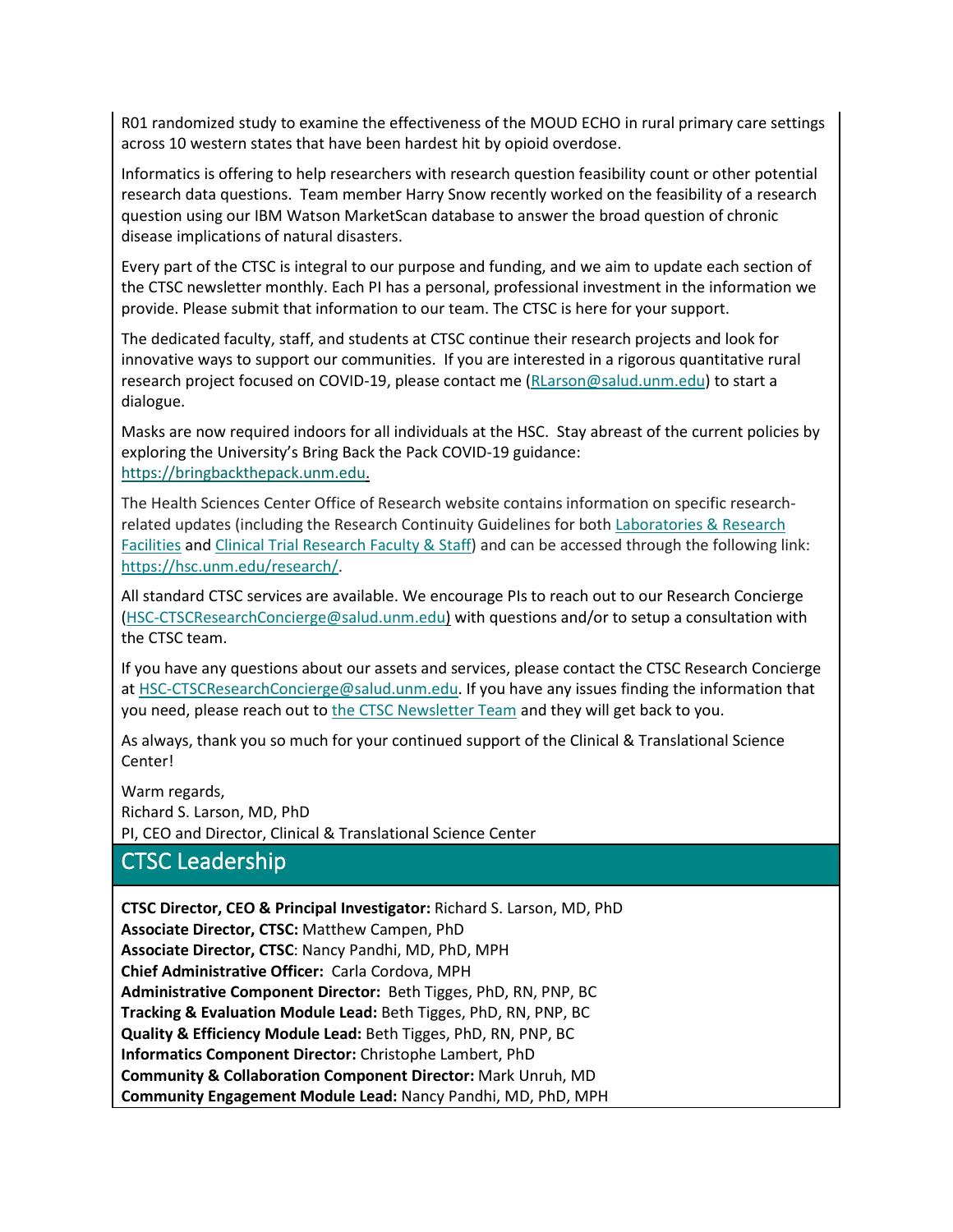**Collaboration and Commercialization Module Lead:** Eric Prossnitz, PhD **Translational Endeavors (TE) Component Director:** Christopher Abbott, MD **Translational Workforce Development (TWD) Module Lead:** Karlett Parra, PhD **Pilot Translational & Clinical Studies (PTC) Module Lead:** Corey Ford, MD, PhD **Research Methods (RM) Component Director:** Mark Unruh, MD **Biostatistics, Epidemiology & Research Design (BERD) Module Lead:** Mark Unruh, MD **Regulatory Knowledge & Support (RKS) Module Lead:** Corey Ford, MD, PhD **Hub Research Capacity (HRC) Component Director:** Nancy Pandhi, MD, PhD, MPH **Integration of Special Populations (ISP) Module Lead:** Nancy Pandhi, MD, PhD, MPH **Participant Clinical Interactions (PCI) Director:** Christopher Abbott, MD **Network Capacity (NC) Component Director:** Hengameh Raissy, PharmD **Trial Innovation Network (TIN) Module Lead:** Hengameh Raissy, PharmD **Drug Discovery & Repurposing Core Lead:** TBD **Opioid-Use Populations with Integration, Outreach, Informatics, and Drug Discovery (OPIOIDD) Module Lead**: Kimberly Page, PhD, MPH

**KL2 Mentored Career Development Component Director:** Matt Campen, PhD **Clinical Laboratory Medical Director:** Qian-Yun Zhang, MD, PhD

## Featured Stories

## *Participation Clinical Interactions (PCI)*

Dr. Jaoa (Pedro) Teixeira, Professor in the Department of Internal Medicine, is conducting the RAMIC trial to examine the efficacy of ramipril on patients with COVID-19 infection to improve the survival and reduction in need for admission to intensive care unit or invasive mechanical ventilation.

The RAMIC trial evaluated the use of a medication used to treat high blood pressure, ramipril, in patients newly diagnosed with COVID-19 to see if the drug decreases the risk of developing severe COVID-19. Ramipril is an angiotensin converting enzyme (ACE) inhibitor, which is one of the most common type of drugs used to treat high blood pressure worldwide. It is thought that the angiotensin system plays an important role in development of severe COVID-19, in part, because the virus binds to a protein called ACE-2 in order to enter cells. This multicenter trial has the potential to be an extremely important step in the fight again COVID-19 because, if the results are positive, it would provide a safe, relatively inexpensive, and readily available oral treatment option to help prevent patients with COVID-19 from developing severe disease.

This is a multicenter effort that plans to enroll up to 510 patients. This study is a randomizedcontrolled trial. This study will follow patients for 28 days and evaluate clinical outcomes along with safety data to determine the efficacy and safety of the investigational agents. The CTSC is supporting this study on many levels, first is it is a Trial Innovation Network (TIN) study (TIN being a NIH CTSA initiative to increase federal trial success), CTSC regulatory support and PCI coordination.

If you have any questions about PCI services, please contact George Garcia, [gemgarcia@salud.unm.edu.](mailto:gemgarcia@salud.unm.edu)

<http://hsc.unm.edu/research/ctsc/participant-clinical-interactions/index.html>

## *Community Engagement and Research Core (CERC)*

Dr. Kathryn Frietze, assistant professor, Department of Molecular Genetics and Microbiology, and KL2 Scholar in the CTSC was the principal investigator for the study: Sexual Enrichment Aids: Research for Chlamydia and Hygiene (SEARCH). The CTSC CERC team assisted Dr. Frietze, and MD/PhD student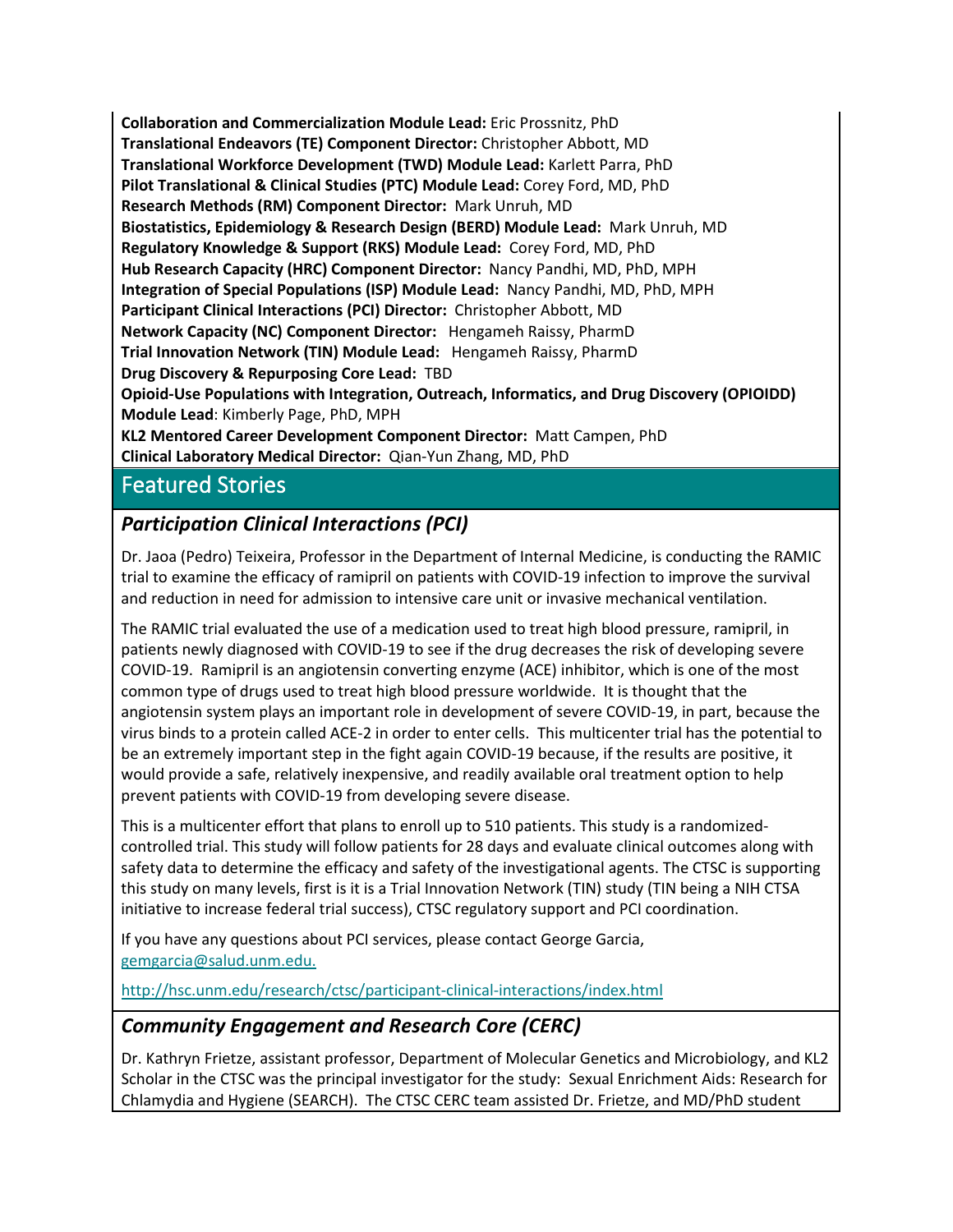Amanda Collar, with the research and analysis of the project which lead to the recent publication: Sexual Enrichment Aids: A Mixed Methods Study Evaluating Use, Hygiene, and Risk Perception among Women. (*Collar AL, Fuentes JE, Rishel Brakey H, [Frietze KM. Sexual Enrichment Aids: A Mixed](mailto:https://www.tandfonline.com/doi/full/10.1080/00224499.2021.2015568)  [Methods Study Evaluating Use, Hygiene, and Risk Perception among Women. J Sex Res. 2021 Dec](mailto:https://www.tandfonline.com/doi/full/10.1080/00224499.2021.2015568)  [17:1-10. doi: 10.1080/00224499.2021.2015568.\)](mailto:https://www.tandfonline.com/doi/full/10.1080/00224499.2021.2015568)*

The paper details the results of a mixed-methods approach to better understand sexual behavior of women who self-identify as having sex with men, with women or with women and men. The study examined the potential risks and hygiene practices of women who use sexual enrichment aids (SEAs) such as dildos or vibrators to enrich sexual experiences. SEA use is common among women, in this study 79.9% of women report using a SEA and among these women, 31.8% indicated that they share SEAs with their sexual partners. While the majority of women (81.8%) wash their SEAs, there is not consensus regarding the perceived risk associated with SEA use. This highlights the need for increased patient-centered education regarding evidenced-based safe SEA use and hygiene that can be tailored to individual patients, who may engage in different SEA sexual behaviors based on sexual practices.

For more information about CERC services, please contact Donna Sedillo at: [dlsedillo@salud.unm.edu](mailto:dlsedillo@salud.unm.edu)

## *Opioid-Use Populations with Integration, Outreach, Informatics, and Drug Discovery (OPIOIDD)*

Dr. Julie Salvador, Associate Professor, Department of Psychiatry is the principal investigator for "ECHO-F Model for Expansion of MAT in Rural Primary Care". This study examines implementation outcomes and feasibility of the use of the ECHO (Extensions for Community Healthcare Outcomes) model to expand Medication for Opioid Use Disorder (MOUD) in rural primary care settings, with a focus on the treatment of opioid use disorder.

Opioid misuse and dependence have been a major public health challenge for many years. According to the U.S. Department of health and Human Services (HHS) in 2019, 1.6 million people in the U.S. were diagnosed with OUD, and almost 50,000 people died from overdoes involving opioids. Buprenorphine is the standard of care for treatment of opioid use disorder in office-based primary care settings; often combined with psychosocial support. However, uptake of this treatment has been slow due to a number of addressable barriers including providers' lack of training, staffing concerns, stigma and the need for ongoing support and consultation.

While the Dr. Salvador's larger study is ongoing there are preliminary results from a sub-study which examined acceptability and feasibility of an online ECHO model intervention developed to support rural primary care clinics to expand opioid treatment using evidence-based methods. This study developed a 12-week online education and mentorship intervention using ECHO aimed at supporting the entire primary care clinic in order to start or expand treatment using MOUD, psychosocial treatments and recovery support. Results from qualitative interviews and post-session questionnaires provide evidence of feasibility and acceptability of MOUD ECHO to support expansion of this treatment. However, barriers to participation present an important threat to feasibility. Understanding feasibility and acceptability is an important component of research on the impact of ECHO to expand treatment for opioid use disorder.

The CTSC Community Engagement and Research Core (CERC) is pleased to support this important research to expand knowledge of the impacts of treatment for opioid use disorder. The OPIOIDD Function of the CTSC works closely with CERC to expand provider engagement and to reach communities in New Mexico impacted by the opioid crisis. The collaboration between the study PI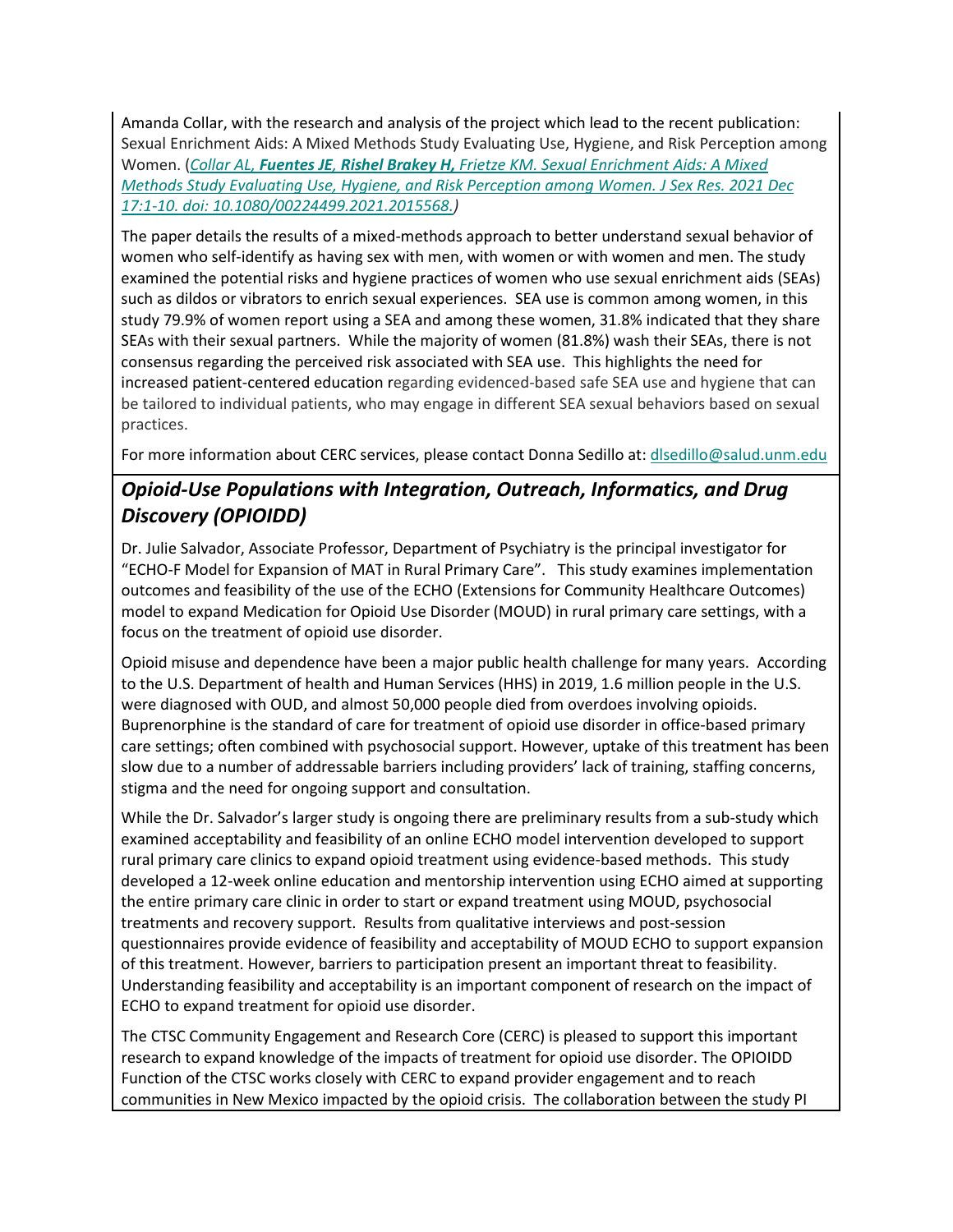and CTSC has led to the submission of an R01 randomized study to examine the effectiveness of the MOUD ECHO in rural primary care settings across 10 western states that have been hardest hit by opioid overdose.

For more information about CERC services, please contact Donna Sedillo at: [dlsedillo@salud.unm.edu](mailto:dlsedillo@salud.unm.edu)

## *Informatics*

The Informatics core often work with researchers to determine the feasibility of potential research questions. Harry Snow recently worked on the feasibility of a research question using our IBM Watson MarketScan database to answer the broad question of chronic disease implications of natural disasters. He looked at Marketscan data around the time of two hurricanes in Louisiana to see whether patients in general experienced an exacerbation of their chronic conditions. He used his experience working with our data sources to find the one that provided the best information.

If you would like to get a research question feasibility count or have potential research data questions please contact Marguerite Valencia-Ree[d mvalencia-reed@salud.unm.edu](mailto:mvalencia-reed@salud.unm.edu) or Harry Snow [hsnow@salud.unm.edu.](mailto:hsnow@salud.unm.edu)

# Menu of Services & Resources

- **[Biostatistics Support](#page-8-0)**
- **Brain & Behavioral Disorders**
- **[Citing the Clinical & Translational Science Center](#page-12-0)**
- **Clinical Trials Participant Clinical Interactions**
- **Community Engagement**
- **Community Health Network**
- **Database Mining**
- **Drug Repurposing**
- **KL2 Scholars**
- **[Intramural Funding](#page-6-0)**
- **Laboratory Services**
- **Pilot [Funding](#page-6-0)**
- **[Trial Innovation Network](#page-10-0)**
- **[Quality & Efficiency](#page-5-0)**
- **[Regulatory Knowledge & Support](#page-9-0)**
- **Rural Health Research**
- **Team Science & Commercialization**
- **[Training](#page-6-1)**
- **Vulnerable Populations**

# Administration

### Tracking & Evaluation (T&E)

The Tracking and Evaluation Team is piloting a new "Common Metric" called the Median Accrual Metric. This metric is intended to look at our CTSC's ability to recruit and retain research participants. This metric will look at the entire calendar year for 2020 and will be reported in fall 2021.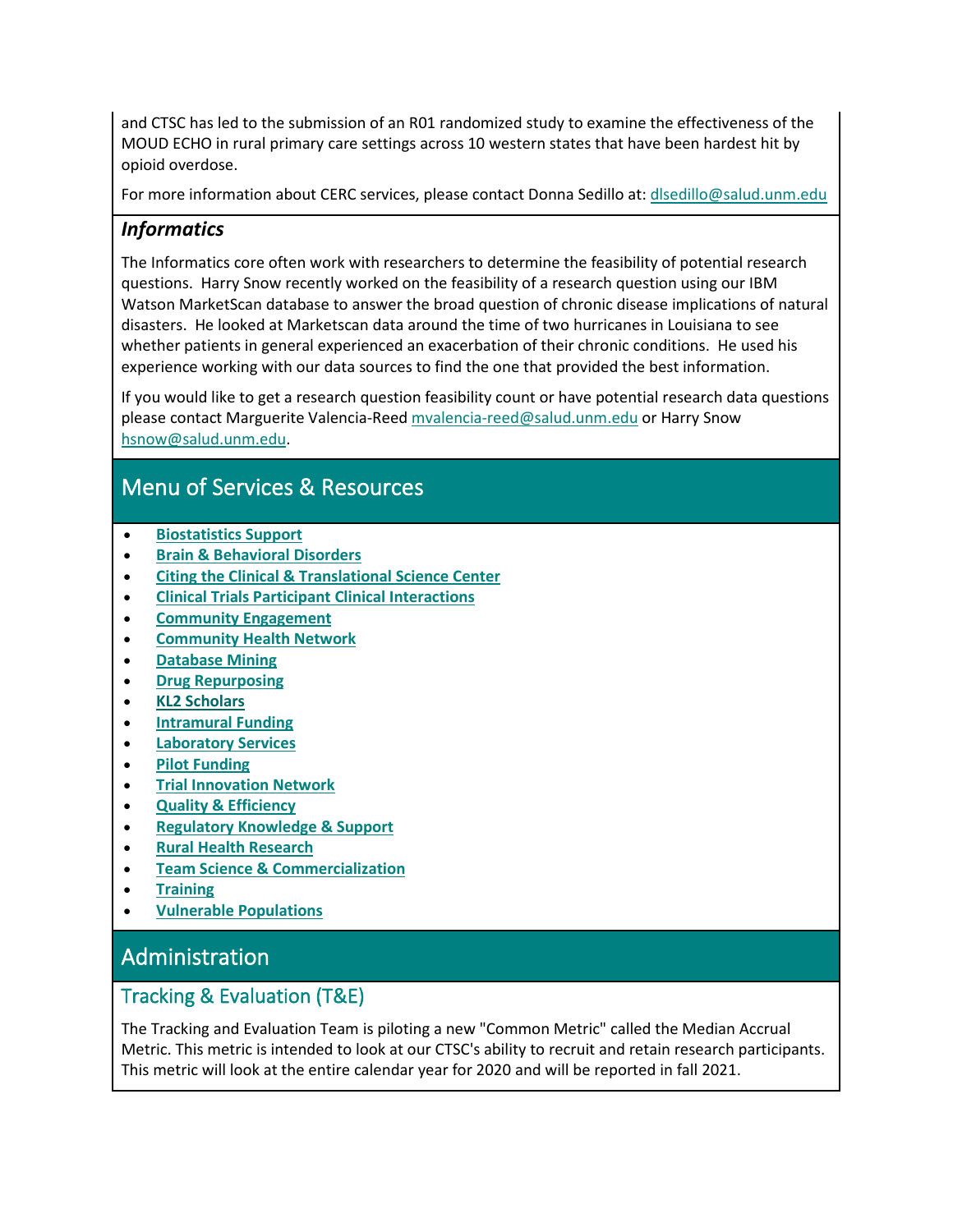## <span id="page-5-0"></span>Quality & Efficiency (Q&E)

The Quality and Efficiency Team continues to work on two specific process improvements initiatives. These two projects concluded in June of 2021 and will be evaluated for how the projects impacted our CTSC.

## **Informatics**

#### *Data Requests & "Using Data Courses"*

The CTSC's Informatics core has helped hundreds of clinical researchers leverage UNMH's electronic health records and other medical databases to find eligible subjects for clinical trials, evaluate medical practice trends, and conduct longitudinal research projects upon nationwide cohorts. If you are interested in finding out more about how to use big data in your research please read the descriptions of our "Using Data Courses"<https://hsc.unm.edu/ctsc/training/training-catalog.html> , you may also register on this same webpage to attend the course. If you are interested in an overview for your staff or faculty zoom meeting please contac[t mvalencia-reed@salud.unm.edu](mailto:mvalencia-reed@salud.unm.edu) to arrange for a presentation.

Informatics also supports REDCap, if you have any questions about REDCap, please contact the REDCap Support Team a[t HSC-CTSCREDCap@salud.unm.edu.](mailto:HSC-CTSCREDCap@salud.unm.edu)

<https://hsc.unm.edu/research/ctsc/informatics/index.html>

# Community & Collaboration (C&C)

#### **Team Science & Commercialization**

#### **Why pursue Team Science?**

Team-based research is helpful when tackling complex problems. Teams often produce better work because they take on more ambitious projects, bring complementary knowledge and apply diverse research methods.

"…a growing body of research confirms that when people work together, smartly, it can unleash energy that boosts creativity, productivity, engagement, communication, and efficiency."

"Each individual has unique gifts, and talents and skills," says [John J. Murphy,](http://www.johnjmurphy.org/) a specialist in business transformation and author of *Pulling Together: 10 Rules for High-Performance Teamwork.* "When we bring them to the table and share them for a common purpose, it can give companies a real competitive advantage." {*The Importance of Teamwork (as proven by science)* published September 25, 2021 in [TEAMWORK](https://www.atlassian.com/blog/teamwork) BY TRACY MIDDLETON}

The CTSC Team Science & Commercialization programs focus on providing team science opportunities and encourage interdisciplinary partnerships across UNM to improve healthcare across New Mexico.

CTSC invite you to participate in the Spring 2022 Team Science focused activities:

• **2022 CTSC Health Hackathon, March 25-27**. **[Registration is now open!](https://hsc.unm.edu/ctsc/events/hackathon.html)** The CTSC Health Hackathon is a fun approach to intense collaboration, problem-solving, and innovation. This multi-day event invites clinicians, engineers, entrepreneurs, programmers, scientists, faculty and students bring their skills & expertise to innovate, design, and create new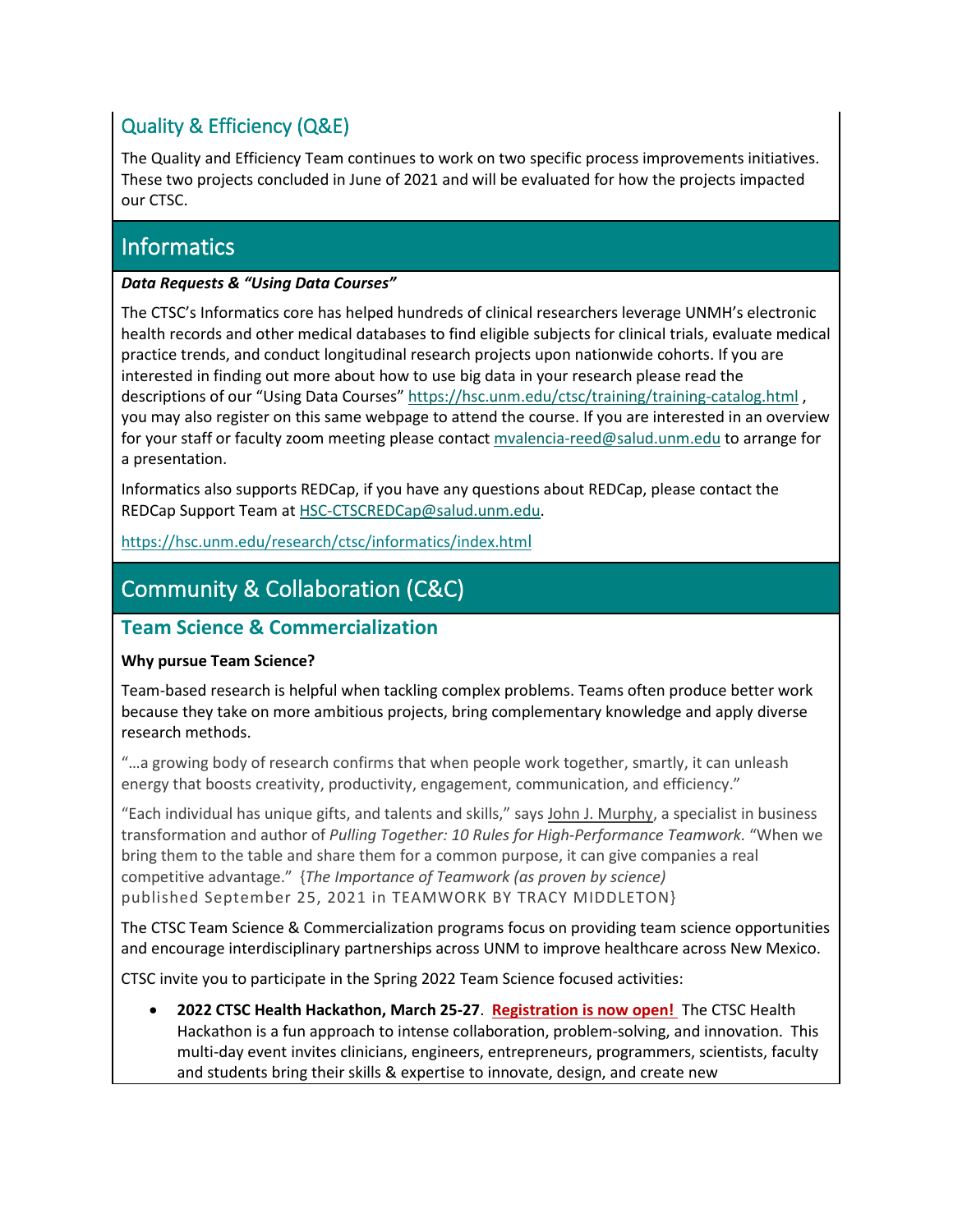solutions/products to address healthcare problems. *The event is FREE, but space is limited. [Register Early!](https://app.smartsheet.com/b/form/14df92d90a4a488e989494750647aa8f) Questions?* Send an email to [hsc-hackathon@salud.unm.edu.](mailto:hsc-hackathon@salud.unm.edu)

#### THE HACKATHON EXPERIENCE



- CTSC Translational Synergy Meetings, these forums highlight research, ongoing studies, clinical and translational methods, and collaboration opportunities on a specific topic and includes presentations from invited speakers. February 2022 Synergy meeting will focus on COVID-19 Research and Omicron variant updates as a joint presentation with DOIM Grand Rounds. [Contact Melanie Hazlett,](mailto:mhazlett@salud.unm.edu) CTSC Team Strategist, to request more information about the Spring 2022 CTSC Synergy Meetings.
- The UNM HSC CTSC office supports many Commercialization efforts by participating with The **ASCEND** [\(Accelerating Solutions for Commercialization and Entrepreneurial Development\)](https://ascendhub.org/) Hub. The focus of this program is to increase entrepreneurship and commercialization of basic medical science in the mountain west states. Visit the ASCEND Hub website to learn more about what resources are available to you: https://ascendhub.org.

**<https://hsc.unm.edu/research/ctsc/programs/team-science.html>**

# Translational Endeavors (TE)i

### <span id="page-6-1"></span>Translational Workforce Development (TWD)

Translational Workforce Development has numerous [course offerings](https://hsc.unm.edu/research/ctsc/training/training-summaries/) and can even provide consultations as requested to assist you in your goals! Please request [a consultation](https://ctsctrials.health.unm.edu/redcap/surveys/?s=LEJC8CWYLT) or additional information on any courses offered. The TWD team may be reached via [HSC-](mailto:HSC-CTSCTWDTraining@salud.unm.edu)[CTSCTWDTraining@salud.unm.edu.](mailto:HSC-CTSCTWDTraining@salud.unm.edu)

For information regarding TWD, please visit our webpage: <https://hsc.unm.edu/research/ctsc/training/index.html>

#### <span id="page-6-0"></span>Pilot Awards

The UNM Clinical & Translational Science Center (CTSC) is soliciting applications from all HS faculty members– senior as well as junior investigators– in response to the following pilot Request For Application.

We strongly encourage investigators to meet with the CTSC Research Concierge,

[HSC-CTSCResearchConcierge@salud.unm.edu,](mailto:HSC-CTSCResearchConcierge@salud.unm.edu) early in the planning and writing phases of their proposals in order to discuss CTSC resources required. If you have any questions please do not hesitate to contact Christina Anderson, CTSC Pilot Program Specialist, at [ChAnderson@salud.unm.edu.](mailto:ChAnderson@salud.unm.edu)

Reminder of the new timeline for pilot submissions in March.

**November 11, 2021 Request for Applications Release Date**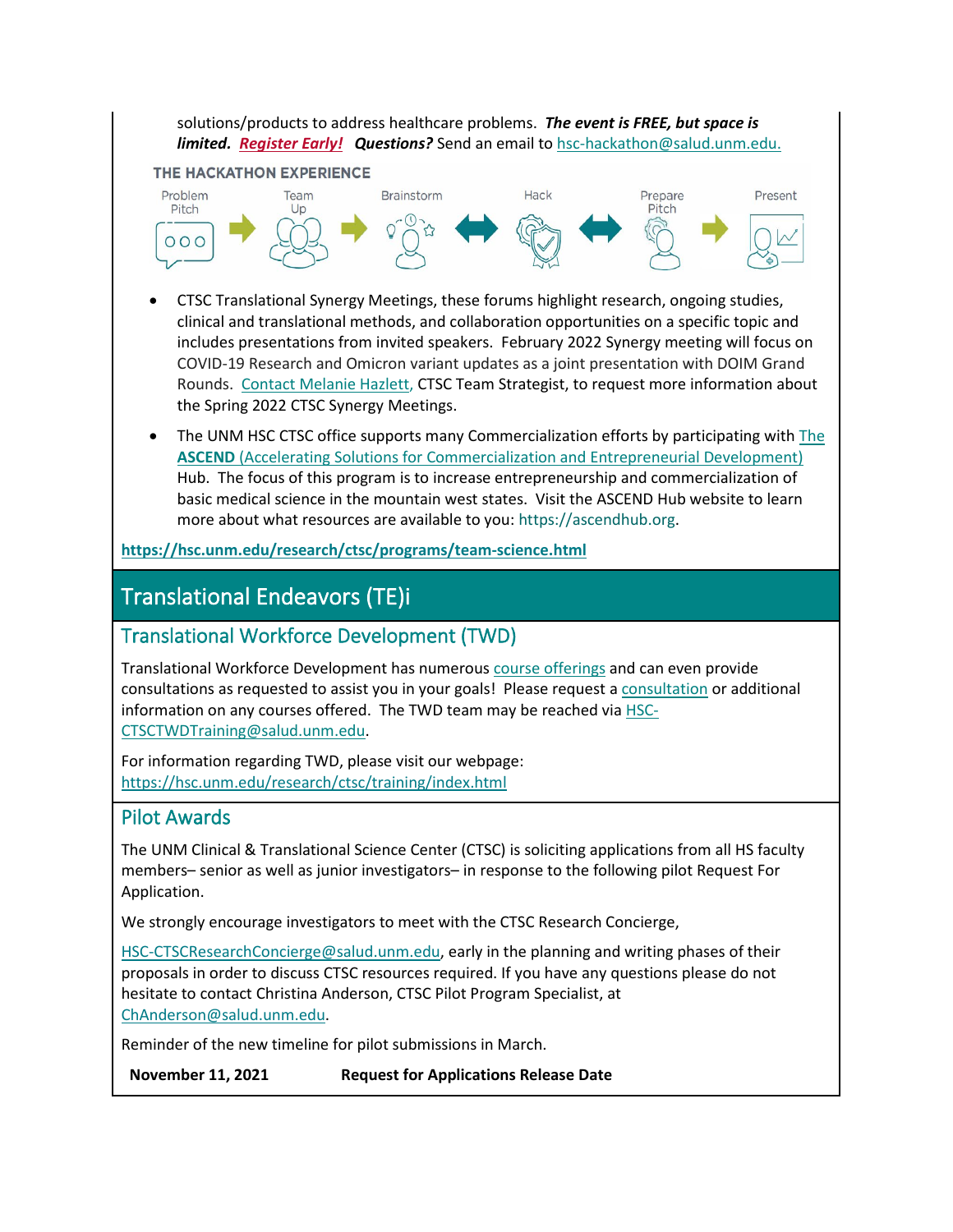| <b>Funding Begins</b>                                                                                    |
|----------------------------------------------------------------------------------------------------------|
| <b>Announce Awards</b>                                                                                   |
| Notice of Intend to Fund/Decline                                                                         |
| Note: Any application without IRB approval by this date will not be considered<br>for funding.           |
| <b>IRB Approval Deadline</b>                                                                             |
| <b>Application Deadline in Camino</b>                                                                    |
| Note: Any application without IRB submission prior to this date will be<br>administratively disqualified |
| <b>IRB Submission Deadline</b>                                                                           |
|                                                                                                          |

#### **[Pilot Award](https://hsc.unm.edu/ctsc/pilot-funding/current-opportunities.html)**

As part of our CTSC award, NIH has identified the need to speed the movement of clinical research findings into the everyday practice of health care delivery. The purpose of this award is to support pilot projects that utilize CTSC infrastructure to produce preliminary data for competitive NIH grant proposals in clinical and translational (T1, T2, T3, and T4) research.

#### **[Linking Clinical Trials to Drug Discovery and Repurposing Award](https://hsc.unm.edu/ctsc/pilot-funding/current-opportunities.html)**

This RFA is a solicitation of applications from active CTSC investigators for projects that will link clinical research with drug discovery efforts in the Center for Molecular Discovery. The goal of this program is to: 1) develop cell-based assays for use in high-throughput screening, 2) to use these cellbased assays for the identification of drugs for clinical repurposing efforts, and 3) to utilize these previously FDA

#### **[CTSC/DCI Kidney Pilot Project Award](https://hsc.unm.edu/ctsc/pilot-funding/current-opportunities.html)**

The CTSC, in conjunction with Dialysis Clinic, Inc. (DCI), are soliciting applications for pilot projects that will exemplify the CTSC mission of developing clinical and translational research with an emphasis on kidney disease, hypertension, and/or kidney transplantation. The purpose of this RFA is to support pilot projects that utilize the CTSC infrastructure to produce preliminary data for competitive NIH grant proposals in kidney disease, hypertension, and/or kidney transplantation clinical and translational (T1, T2, T3, and T4) research.

#### **[Innovation & Commercialization Award](https://hsc.unm.edu/ctsc/pilot-funding/current-opportunities.html)**

The purpose of this RFA is to support innovative, high-risk/high-reward pilot projects to produce preliminary data for competitive NIH proposals in clinical and translational research. Most awards will be expected to seek NIH funding, most likely through an SBIR/STTR mechanism. These projects are intended to provide the preliminary data and initial corporate relationships to develop technology and move it towards successful commercialization.

#### **[Wicked Problems: Target Pilot Project Award](https://hsc.unm.edu/ctsc/pilot-funding/current-opportunities.html)**

The National CTSA Network has identified a list of common and/or emerging problems ("wicked problems") that require urgent scientific solution. The purpose of this RFA is to support pilot projects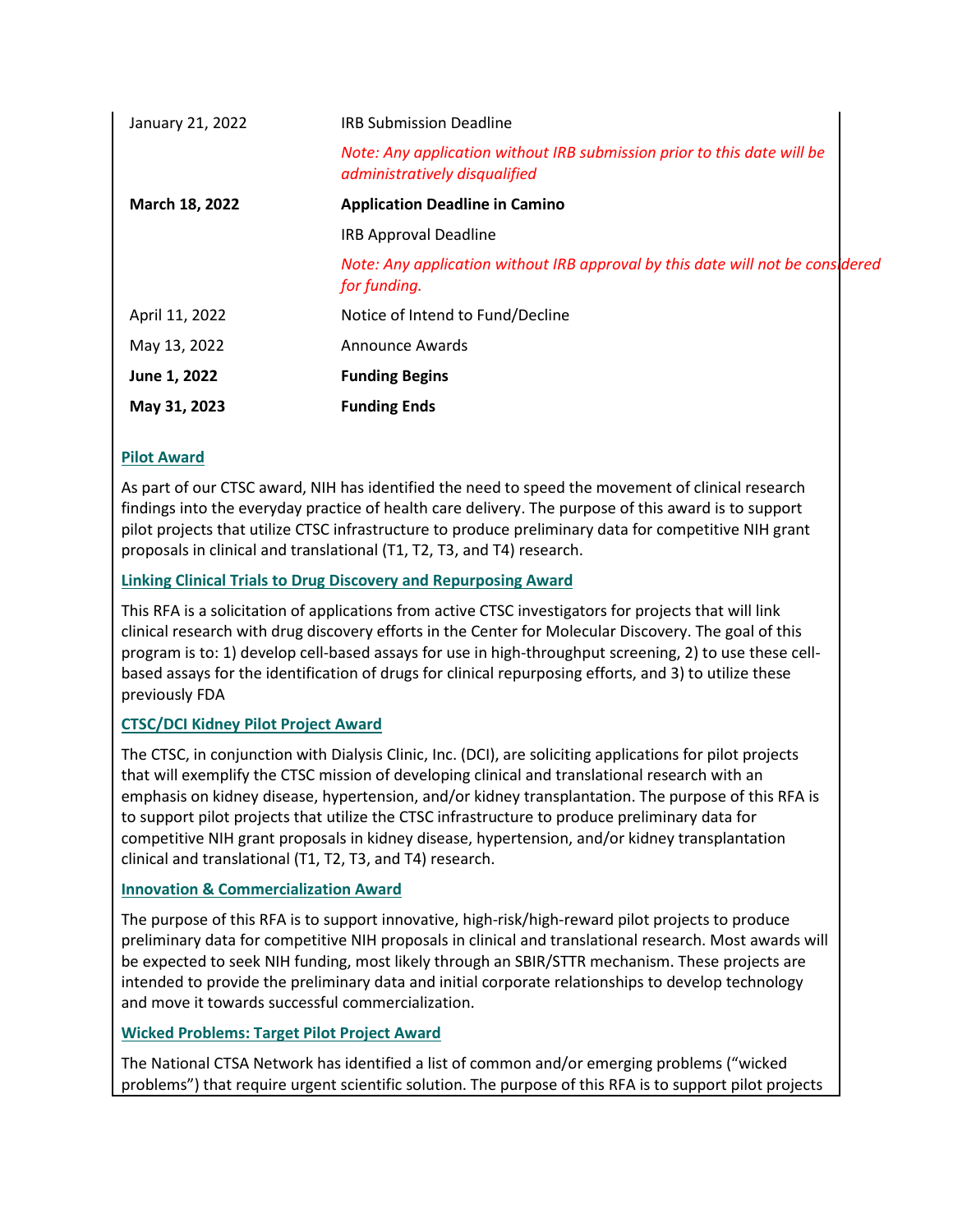that tackle one of the targeted wicked problems listed below relating to data sharing and protection, big data, datasets or research collaboration:

- Data Sharing
- Big data to alter practice/diagnosis
- Use of multiple datasets
- Access to resources to address labor-intensive activities
- Privacy and data protection for research
- Removing institutional bottlenecks/sharing of resources
- Evaluating the impact of translational research efforts
- Implementing scientific review before studies are performed
- Dissemination and implementation Science
- EHR data integration
- Defining Impact for the CTSA Program
- Building a KL2 Scholar Community
- Addressing challenges in recruiting from rural sites
- Hub Stability

### Mentored Career Development Program (KL2)

The KL2 program equips a cohort of independent faculty with the training and support needed to conduct exceptional clinical and translational research. KL2 Scholars receive training and mentorship in multi-disciplinary, team-based, and patient-oriented clinical and translational research. KL2 Scholars become leaders and innovators in their respective professional fields and departments.

Based on a NIH-style competitive application process, a scientific review panel selects scholars to develop their research portfolios by receiving 75% salary support for up to five years. The goal of this program is to foster the discipline of clinical research and, by increasing clinical research capacity, to expedite clinical and translational research.

#### https://hsc.unm.edu/ctsc/programs/mentored-career-development.html

# Research Methods (RM)

### <span id="page-8-0"></span>Biostatistics, Epidemiology, and Research Design (BERD)

#### *Biostatistics Consultation Services Available at CTSC*

The Biostatistics, Epidemiology, and Research Design (BERD) Core provides consultation and services, novel tools and methods intended to solve problems, and address barriers to the conduct of clinical and translational research. Services are open to all Health Sciences investigators (staff, students, and faculty) to understand the methodological aspects of their research for planning their projects, including power analysis, sample size, and research design for intermural and extramural grant submissions.

If you have a current pilot study that requires biostatical support, please schedule appointments as soon as possible.

Are you interested in applying for a pilot study? It is strongly recommended that you make an appointment with one our biostatisticians prior to your submission. Our expert biostatisticians can help in the initial stages of project development.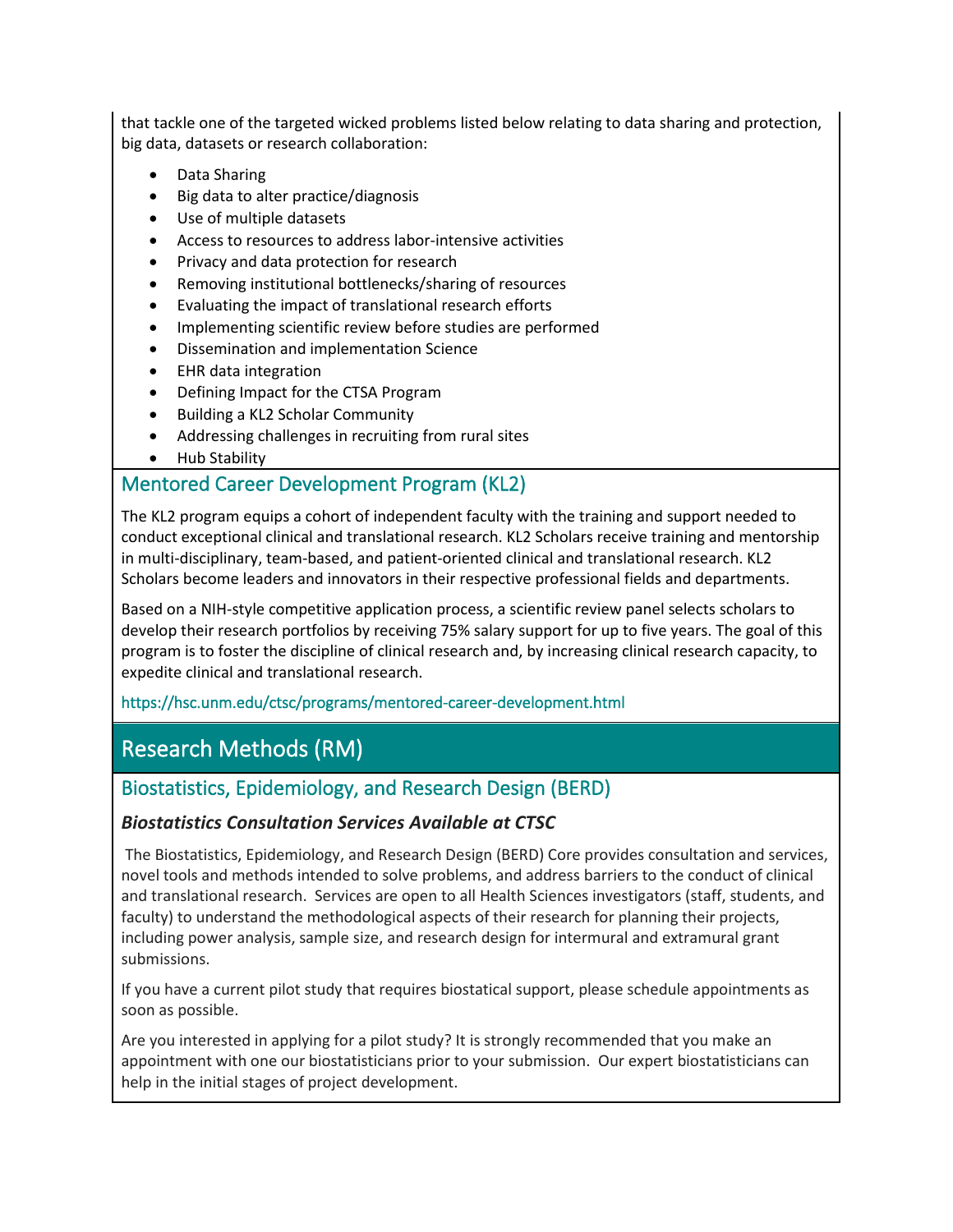Appointments are available; but do fill up quickly. To schedule an appointment, please contact [HSC-CTSCbiostats@salud.unm.edu.](mailto:HSC-CTSCbiostats@salud.unm.edu) Services are offered Monday through Friday. Please visit our web site: [http://hsc.unm.edu/research/ctsc/biostatistics/index.html.](http://hsc.unm.edu/research/ctsc/biostatistics/index.html)

## <span id="page-9-0"></span>Regulatory Knowledge & Support (RKS)

The clinical research community is supported by the Federal Regulatory Support. This no cost service at the UNM HSC provides assistance with sponsor-investigator IND or IDE applications. This includes personal consultation and helpful templates through online modules on a range of topics related to FDA regulated studies. The goal is to provide the research community with the tools, training and support needed to navigate the complex regulatory pathways that accompany translational research. As part of this support, the UNM CTSC regulatory manager, Rebecca Brito, serves as a liaison to assist investigators in 4 key areas:

- 1. **Early Regulatory Strategy Development:** We encourage early interaction as a means to develop a regulatory strategy that is appropriate for the complexity of each research project.
- 2. **Regulatory Submissions and Maintenance:** We provide templates and consultation in preparation, submission, and maintenance of regulatory applications to the FDA.
- 3. **[ClinicalTrials.gov:](https://clinicaltrials.gov/)** PRS administration that includes user account creation, maintenance, updates and consultation.
- 4. **Regulatory Education and Training:** We provide a variety of educational programs, including tailored educational seminars and recorded FDA webinars.

Assisting in these areas helps keep research studies on track and ensures a fluid process while developing each project. The goal of the UNM CTSC Regulatory Department is to help make each research project a success in translational science.

For more information on how we can help, please contact Rebecca Brito a[t rbrito@salud.unm.edu](mailto:rbrito@salud.unm.edu)

# Hub Research Capacity (HRC)

## Integrating Special Populations (ISP)

The aim of the CTSC ISP team aim is to identify, develop, and deploy strategies to involve populations who are underserved or otherwise underrepresented in all stages of research. Urging investigators to design scientifically sound CTR that includes special populations from the outset is of critical importance. To aid investigators in these efforts, ISP has developed the new specialized Rurally Engaged, Spanish speaking or Network Specialized Experts (RESPONSE) team led by experienced faculty with mixed-methods CTR expertise. This group will provide pre-proposal consultations*.* Consultations will focus on best practices and considerations in New Mexico's special populations, and identify and connect investigators to potential engagement partners, collaborators, and UNM CTSC resources and services. The team coordinates closely with other CTSC cores (e.g., CERC, Translational Endeavors, KL2). Consults are currently available via web-based technology.

For more information on Integrating Special Populations, please use the following link: [https://hsc.unm.edu/research/ctsc/Community-Engaged-Research-Core/integrating-special](https://hsc.unm.edu/research/ctsc/Community-Engaged-Research-Core/integrating-special-populations.html)[populations.html](https://hsc.unm.edu/research/ctsc/Community-Engaged-Research-Core/integrating-special-populations.html)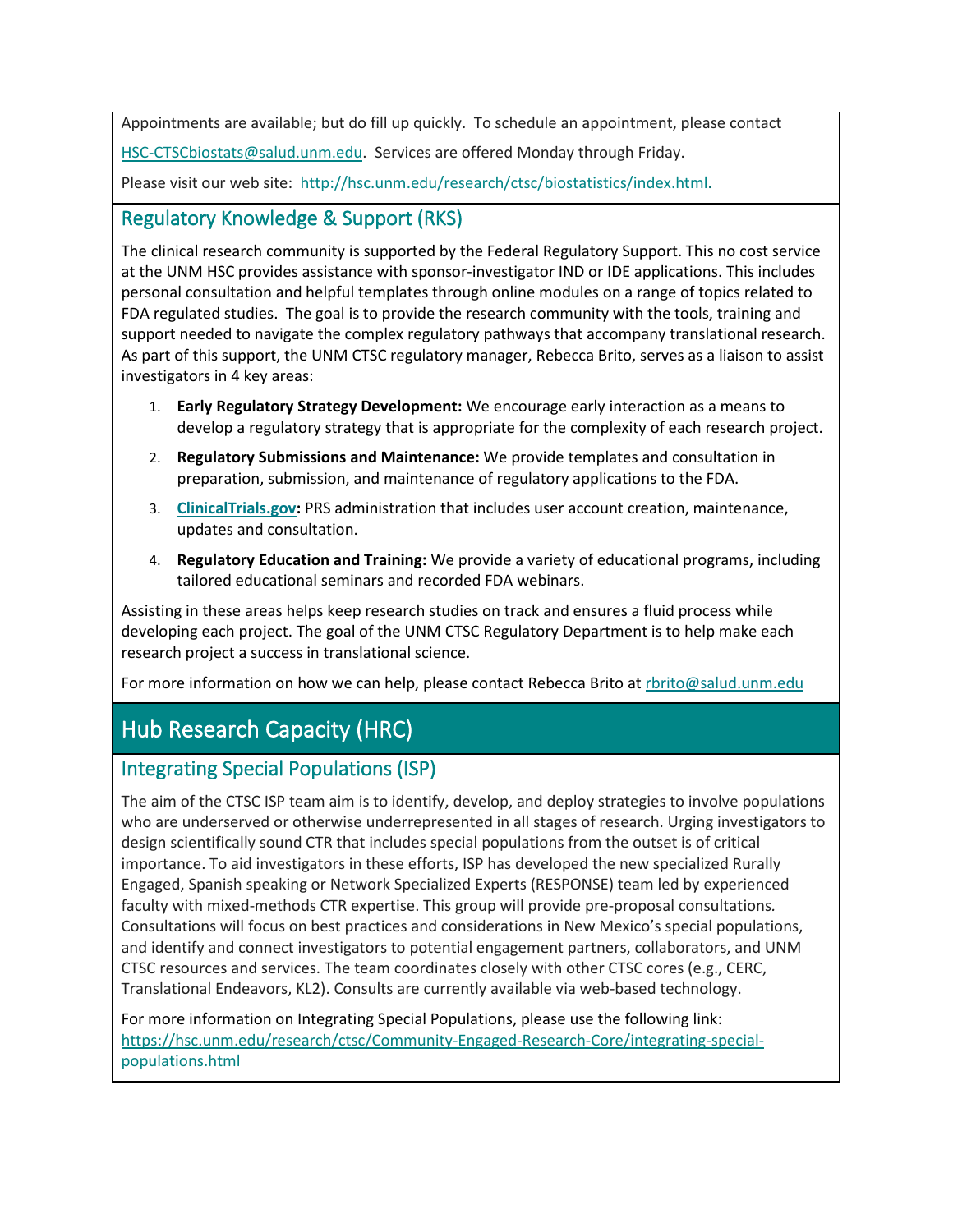## CHN (Community Health Network)

The Community Health Network (CHN) continues to make connections with our neighboring communities in rural New Mexico. Cynthia Killough, the program manager & CTSC's Community Health Specialist, has been attending as many virtual community health council meetings around the state as possible. These meetings provide a wealth of information about health disparities and concerns that are important to rural communities. The meetings also provide a way for Cynthia to introduce health research at UNM and help break down stigma associated with research in general.

At the end of 2021, Cynthia took some time to reflect and celebrate successes in her work as a community liaison. Cynthia attended the last Catron County Health Council (CCHC) meeting of the year which marked two years of her attendance with them. Catron County was the first health council meeting Cynthia attended, in-person pre-pandemic, when she first started her posiiton in 2019. The health council meeting was held at the only health clinic in the town of Reserve, NM, 207 miles south west of Albuquerque. The CCHC was so welcoming and left a very good first impression of health councils in general. Since her first meeting with the CCHC, Cynthia has been able to promote CTSC projects and invite community members to participate in research. Cynthia has also learned a lot about health priorities in the county such as mental and behavioral health and has been able to connect the council with researchers at UNM to assist them in their endeavors. Community engagement takes time to build relationships and trust and we are grateful to communities like Catron County who have been so welcoming and assist CTSC as well.



Picture of members at Catron County Health Council in February 2020. <http://hsc.unm.edu/research/ctsc/community-health-network/index.html>

# Network Capacity (NC)

### <span id="page-10-0"></span>Trial Innovation Network (TIN)

The Trial Innovation Network is a collaborative initiative within the CTSA Program and is composed of three key partners: the CTSA Program Hubs, the Trial Innovation Centers (TICs), and the Recruitment Innovation Center (RIC).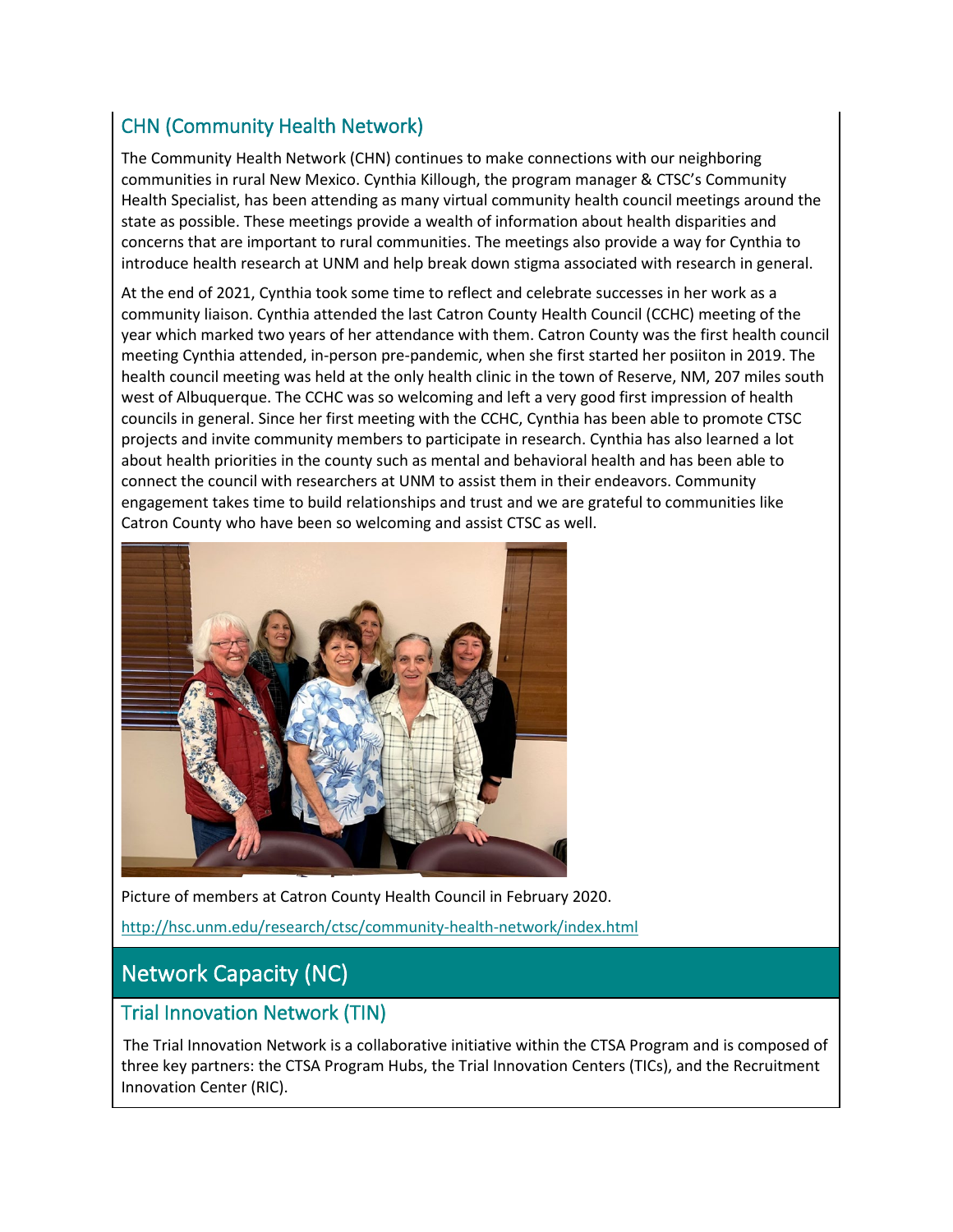The vision for the Trial Innovation Network is to innovatively address critical roadblocks in clinical research and accelerate the translation of novel interventions into life-saving therapies.

The Trial Innovation Network is a collaborative national network with a focus in three main areas: operational innovation, operational excellence, and collaboration. The Trial Innovation Network will leverage the expertise and resources of the CTSA Program. The Trial Innovation Network will feature a single IRB system, master contracting agreements, quality by design approaches, and a focus on evidence-based strategies to recruitment and patient engagement.

The goal of the Trial Innovation Network is to not only execute trials better, faster, and more costefficiently but, importantly, to be a national laboratory to study, understand and innovate the process of conducting clinical trials.

The University of New Mexico CTSC has been a part of the Trial Innovation Network and as a result has been a participating site in several studies that impact a variety of disease states. This import work has helped connect physicians at the University of New Mexico with the clinical trials specific to their specialty. This effort has encouraged new investigators to become engaged in clinical research. This collaboration is part of the larger mission to move innovated research from the bench, to the bedside, and ultimately out into the communities in which we live.

For more information on the Trial Innovation Network, please contact George Garcia at

[gemgarcia@salud.unm.edu.](mailto:gemgarcia@salud.unm.edu)

# Drug Discovery & Repurposing Core (DDRC)

#### *The DDRC is a Resource for Rapidly Translating Existing Drugs into New Clinical Trials*

Do you have ideas about ways to repurpose existing FDA-approved drugs? The CTSC is here to help. The Drug Discovery and Repurposing Core DDRC collaborates with UNM investigators other CTSCs to improve health outcomes by providing unique resources for rapidly translating existing drugs for use in new clinical trials. DDRC provides access to and operation of state-of-the-art technology in drug rescue, repurposing, and repositioning through innovative tools that support investigators and startup companies. Additionally, DDRC provides support and guidance in translating pilot projects from preclinical proof-of-principle to clinical proof-of-concept as well as helps to develop first-in-human clinical trials.

For additional information or to become a DDRC member, please visit the DDRC (formerly DR3N) webpage:<https://hsc.unm.edu/research/ctsc/dr3n/index.html> .

# Clinical Laboratory (T-Laboratory)

#### *Using CTSC Lab Services*

The CTSC Translational Laboratory (T-Laboratory) is comprised of 6,000 square feet of wet-lab space, located in the newly renovated CTSC Building. The T-Laboratory offers state-of-the-art equipment and technical assistance with laboratory techniques for UNM HS investigators. The experienced staff of the T-Laboratory provide specialized laboratory support, customized to meet the needs of the investigators in all aspects of research including protocol/assay development, budget preparation, and testing of patient samples for various assays. The T-Laboratory provides sample preparation and technical support for other non-CTSC resources such as UNM Shared Flow Cytometry and High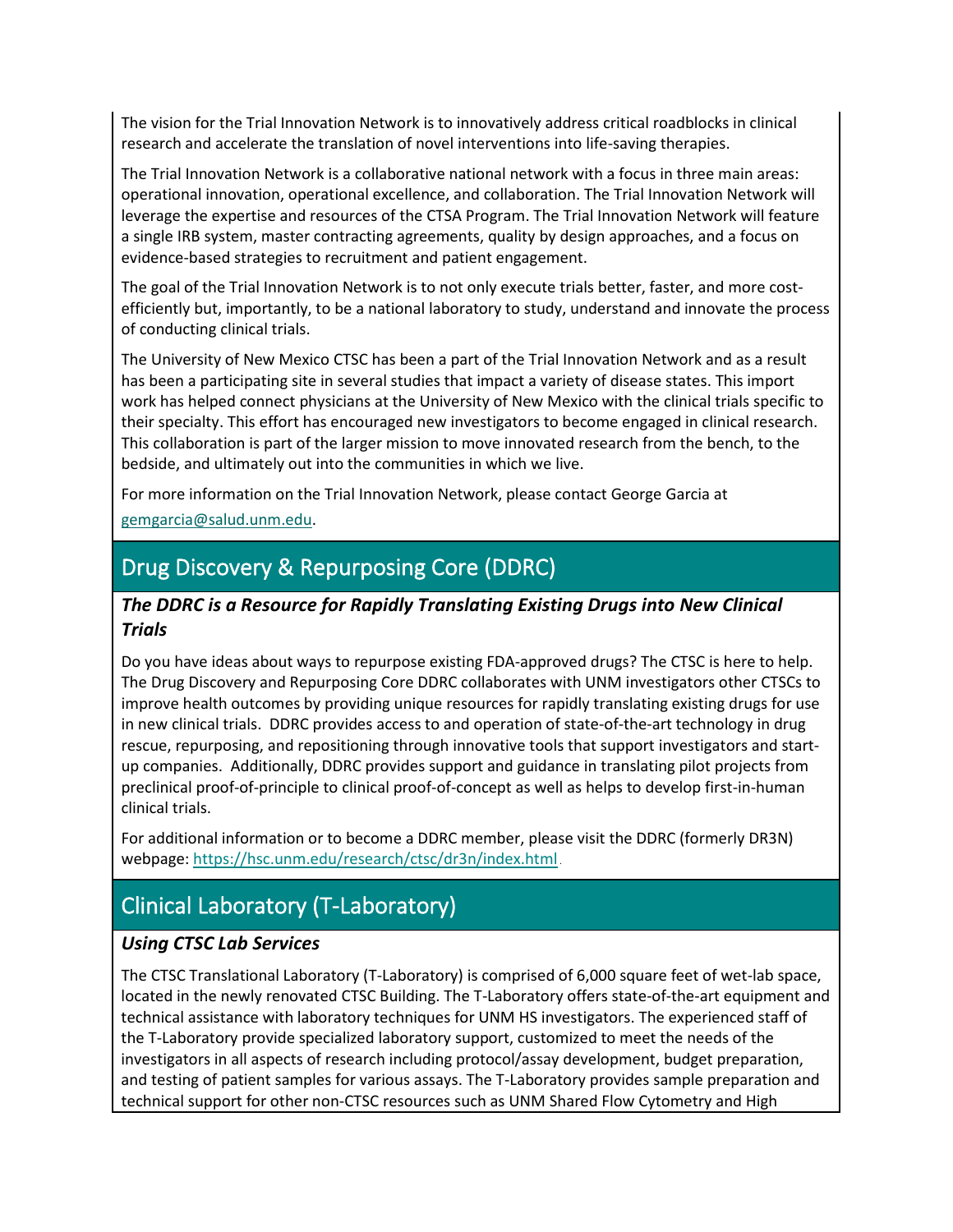Throughput Screening Resource, and KUSAIR Small Animal Imaging. In addition, our staff will provide training to UNM HS investigators staff on molecular techniques, clinical techniques, or equipment. There are three options for utilization of CTSC T-Laboratory Services:

- Option A: Full Service Sample Testing
- Option B: Equipment Utilization by Investigator
- Option C: Preparation of Investigator's Experiments or Train Investigator's Staff to Perform Assays and Equipment.

Additionally, the CTSC Clinical Laboratory develops and carries out research-related sample analyses for UNM HS investigators, researchers throughout the United States and world, as well as corporate funded research projects.

For questions, please contact [HSC-CTSCResearchConcierge@salud.unm.edu.](mailto:HSC-CTSCResearchConcierge@salud.unm.edu)

### <span id="page-12-0"></span>*Funding Opportunities Specific to COVID-19*

There are several significant funding opportunities available through the CTSC to address the COVID-19 pandemic. CTSC monitors these opportunities for our HSC faculty on a weekly basis and includes additional information from the NIH COVID-19 funding site for your convenience.

Some of these funding opportunities require an active grant or cooperative agreement. They may also need a Letter of Support from Dr. Larson, the CTSC PI. Please contact Michelle Parra [\(MMParra@salud.unm.edu\)](mailto:MMParra@salud.unm.edu) if you are interested in applying for any of the COVID-19 funding opportunities listed below.

| <b>Title</b>                                                                                                                                                                                                                                                                         | <b>Notice</b>           | Organization(s)                                   | Release      | RFA/PA/ | <b>Expiry</b>  | <b>Activity</b> |
|--------------------------------------------------------------------------------------------------------------------------------------------------------------------------------------------------------------------------------------------------------------------------------------|-------------------------|---------------------------------------------------|--------------|---------|----------------|-----------------|
|                                                                                                                                                                                                                                                                                      | <b>Numbe</b><br>r       |                                                   | <b>Date</b>  | PAR#    | <b>Date</b>    | Code(s)         |
| <b>Evaluating the</b><br>Impact of<br>COVID-19<br>Pandemic-<br>related Food<br>and Housing<br><b>Policies and</b><br><b>Programs on</b><br><b>Health</b><br><b>Outcomes in</b><br><b>Health</b><br><b>Disparity</b><br><b>Populations</b><br>(R01 Clinical<br><b>Trial Optional)</b> | RFA-<br>$NR-22-$<br>001 | NINR, NIDA,<br>NIMH, NIMHD,<br>OBSSR, ODP         | Jan 25, 2022 |         | Apr 8,<br>2022 | R01             |
| <b>HEAL Initiative:</b><br>Secondary<br><b>Analysis and</b><br>Integration of<br><b>Existing Data</b>                                                                                                                                                                                | RFA-<br>$DE-22-$<br>011 | NIDCR, NCATS,<br>NCCIH, NCI, NIA,<br>NIAMS, NICHD | Jan 21, 2022 |         | Apr 1,<br>2022 | R21             |

#### **Recent Active Funding Opportunities Specific to COVID-19 are listed below:**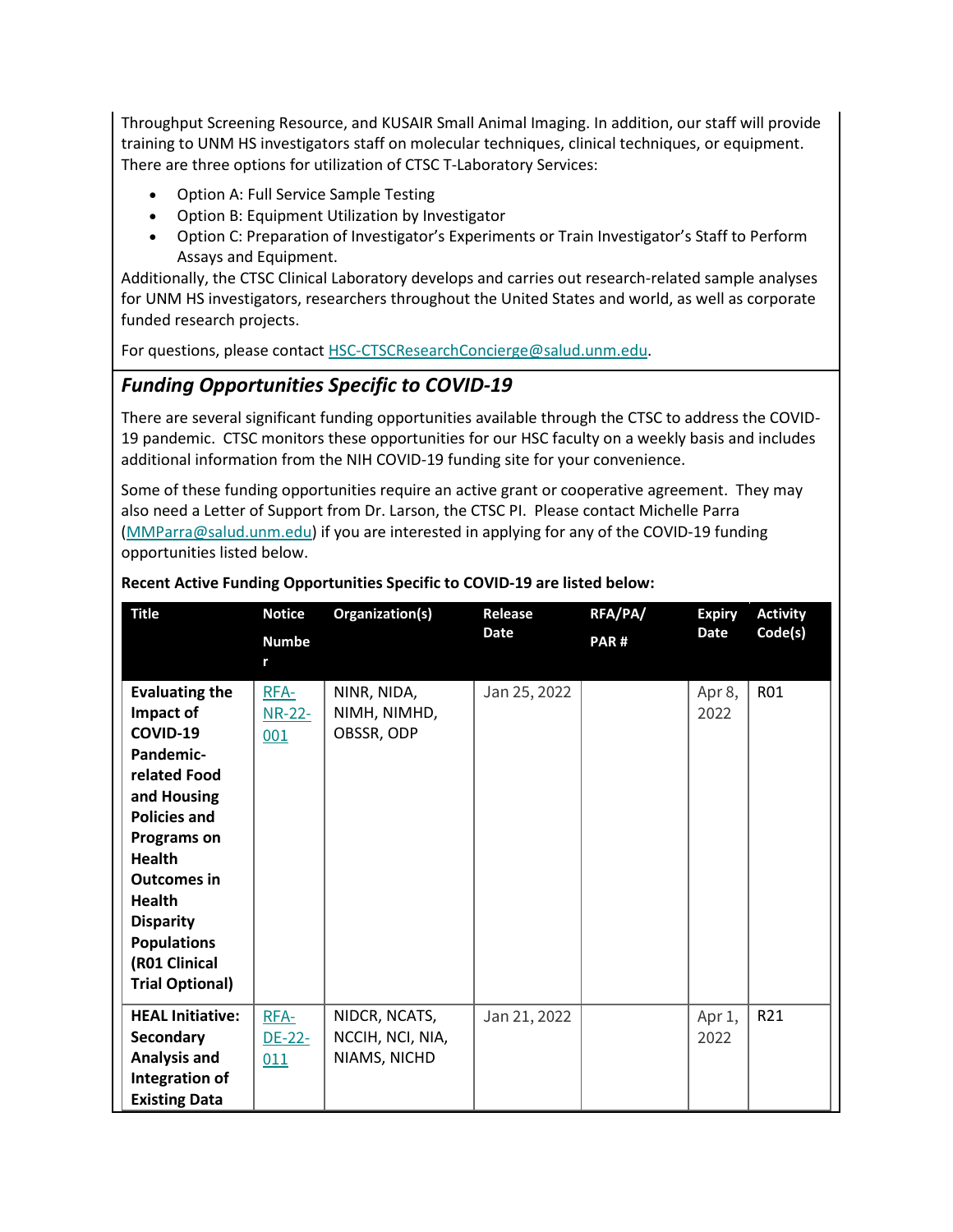| <b>Related to</b><br><b>Acute and</b><br><b>Chronic Pain</b><br><b>Development</b><br>or<br><b>Management in</b><br>Humans (R21<br><b>Clinical Trials</b><br><b>Not Allowed)</b>                              |                         |              |              |                            |                  |
|---------------------------------------------------------------------------------------------------------------------------------------------------------------------------------------------------------------|-------------------------|--------------|--------------|----------------------------|------------------|
| Notice of<br><b>Special Interest</b><br>(NOSI): Urgent<br>Competitive<br><b>Revisions to</b><br><b>IDeA</b> and<br><b>NARCH</b><br><b>Programs for</b><br>SARS-CoV-2<br><b>Surveillance</b><br><b>Studies</b> | NOT-<br>$GM-22-$<br>026 | <b>NIGMS</b> | Jan 21, 2022 | Mar<br>22,<br>2022         | 333              |
| Notice of<br><b>Special Interest</b><br>(NOSI):<br><b>Enhancing</b><br><b>Research on</b><br><b>Deciphering</b><br><b>Mechanisms of</b><br>COVID-19-<br><b>Associated</b><br>Coagulopathy                     | NOT-<br>$HL-23-$<br>003 | <b>NHLBI</b> | Jan 21, 2022 | Jul <sub>6</sub> ,<br>2022 | R01              |
| Notice of<br><b>Special Interest</b><br>(NOSI): COVID-<br>19 Pandemic<br><b>Mental Health</b><br>Research                                                                                                     | NOT-<br>$MH-22-$<br>100 | <b>NIMH</b>  | Jan 19, 2022 | Jan<br>8,<br>2025          | R21,<br>R34, R01 |
| Notice of<br><b>Special</b><br>Interest:<br><b>Administrative</b><br><b>Supplements</b><br>and Urgent<br>Competitive<br><b>Revisions on</b><br><b>Coronavirus</b><br>Disease 2019                             | NOT-<br>AA-22-<br>002   | <b>NIAAA</b> | Dec 2, 2021  | May<br>8,<br>2024          | 333              |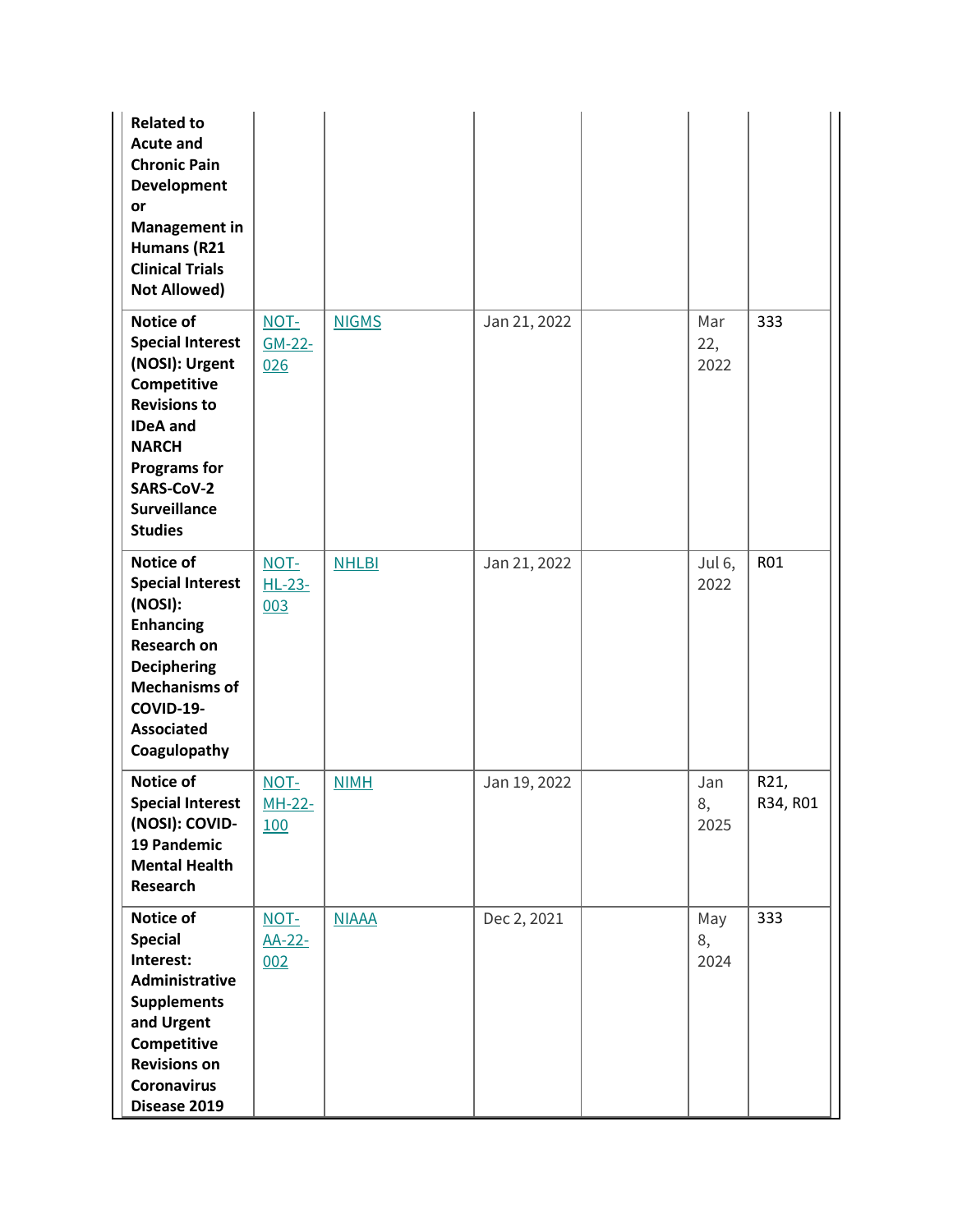| (COVID-19)<br>within the<br><b>Mission of</b><br><b>NIAAA</b>                                                                                                                                                                                                                                                                                |                         |                                                                                                                                                                     |              |                                                  |                    |     |
|----------------------------------------------------------------------------------------------------------------------------------------------------------------------------------------------------------------------------------------------------------------------------------------------------------------------------------------------|-------------------------|---------------------------------------------------------------------------------------------------------------------------------------------------------------------|--------------|--------------------------------------------------|--------------------|-----|
| Notice of<br><b>Special Interest</b><br>(NOSI):<br>Administrative<br><b>Supplements</b><br>for Research on<br>Sex and/or<br>Gender<br><b>Influences</b><br>(Admin Supp<br><b>Clinical Trial</b><br>Optional)                                                                                                                                 | NOT-<br>$OD-22-$<br>030 | ORWH, NIDA, NEI,<br>NIDCD, NIEHS,<br>NHGRI, NIMH,<br>NIAID, NINR,<br>NICHD, NHLBI,<br>NCCIH, NIAAA,<br>SGMRO, NCATS,<br>NIDCR, NIAMS,<br>ORIP, NIDDK,<br>NIBIB, NIA | Dec 2, 2021  |                                                  | Jan<br>27,<br>2023 | 333 |
| Notice of<br><b>Special Interest</b><br>(NOSI):<br>Administrative<br><b>Supplements to</b><br><b>Support</b><br><b>Addiction</b><br><b>Science and</b><br>Related<br><b>Neuroscience</b><br><b>Pilot Research</b><br>Projects at<br>NIMHD-Funded<br><b>Research</b><br><b>Centers in</b><br><b>Minority</b><br><b>Institutions</b><br>(RCMI) | NOT-<br>$MD-$<br>22-001 | NIMHD, NIDA                                                                                                                                                         | Oct 25, 2021 |                                                  | Feb<br>2,<br>2022  | 333 |
| Notice of<br><b>Special Interest</b><br>(NOSI)<br>Announcing the<br><b>Availability of</b><br>Administrative<br><b>Supplements</b><br>and Urgent<br>Competitive<br><b>Revisions for</b><br>Research on                                                                                                                                       | NOT-<br>$DA-21-$<br>041 | <b>NIDA</b>                                                                                                                                                         | Apr 15, 2021 | PA-20-272<br>PA-18-935<br>(Urgent<br>Supplement) | Mar<br>31,<br>2022 | 333 |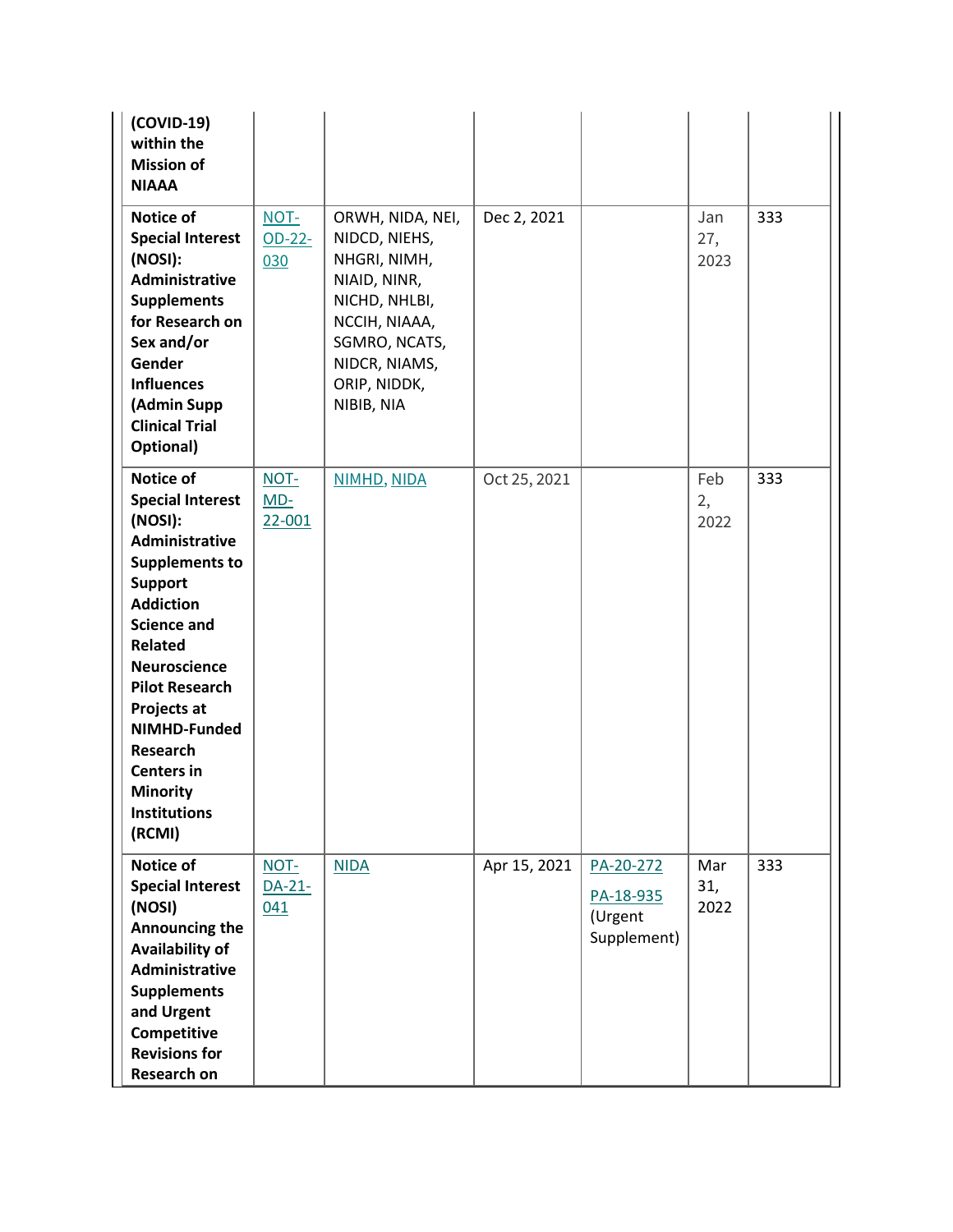| the 2019 Novel<br><b>Coronavirus</b>       |                  |              |             |           |            |          |
|--------------------------------------------|------------------|--------------|-------------|-----------|------------|----------|
| Notice of                                  | NOT-             | <b>NIDA</b>  | Feb 10,     | PA-20-184 | Sep        | R01,     |
| <b>Special Interest</b>                    | DA-21-           |              | 2021        | PA-20-183 | 8,         | R03, R21 |
| (NOSI):<br><b>Telehealth</b>               | 019              |              |             | PA-20-200 | 2024       |          |
| <b>Strategies for</b>                      |                  |              |             | PA-20-195 |            |          |
| <b>Individuals with</b><br><b>HIV</b> and  |                  |              |             | PA-20-194 |            |          |
| <b>Substance Use</b>                       |                  |              |             | PA-20-196 |            |          |
| <b>Disorders</b>                           |                  |              |             | PA-20-146 |            |          |
| Notice of                                  | NOT-             | <b>NIDA</b>  | Feb 4, 2021 | PA-20-184 | Sep        | R01,     |
| <b>Special Interest</b><br>(NOSI): Medical | $DA-21-$<br>017  |              |             | PA-20-183 | 8,<br>2024 | R02, R03 |
| <b>Consequences</b>                        |                  |              |             | PA-20-200 |            |          |
| of Smoking and                             |                  |              |             | PA-20-195 |            |          |
| <b>Vaping Drugs of</b><br>Abuse in         |                  |              |             | PA-20-194 |            |          |
| <b>Individuals with</b>                    |                  |              |             | PA-20-196 |            |          |
| HIV and COVID-<br>19                       |                  |              |             |           |            |          |
| Notice of                                  | NOT-             | <b>NIAID</b> | Feb 4, 2021 | PA-20-185 | Jan 8,     | R01, R21 |
| <b>Special Interest</b>                    | $AI-21-$         |              |             | PA-20-195 | 2023       |          |
| (NOSI):<br><b>Complement in</b>            | 008              |              |             |           |            |          |
| <b>Basic</b>                               |                  |              |             |           |            |          |
| Immunology<br>(CIBI)                       |                  |              |             |           |            |          |
| Notice of                                  | $NOT -$          | <b>NIDA</b>  | Feb 3, 2021 | PA-20-184 | Sep        | R01,     |
| <b>Special Interest</b>                    | $DA-21-$         |              |             | PA-20-183 | 8,         | R03, R21 |
| (NOSI): Long-<br><b>Term</b>               | 018              |              |             | PA-20-200 | 2024       |          |
| Neurocognitive                             |                  |              |             | PA-20-195 |            |          |
| <b>Consequences</b><br>of COVID-19 in      |                  |              |             | PA-20-194 |            |          |
| <b>Individuals</b>                         |                  |              |             | PA-20-196 |            |          |
| Living with HIV<br>and Substance           |                  |              |             | PA-20-146 |            |          |
| <b>Use Disorders</b>                       |                  |              |             |           |            |          |
| Notice of<br><b>Special Interest</b>       | NOT-<br>$TR-21-$ | <b>NCATS</b> | Feb 3, 2021 | PA-20-272 | Aug<br>17, | 333      |
| (NOSI):                                    | 017              |              |             |           | 2024       |          |
| Administrative                             |                  |              |             |           |            |          |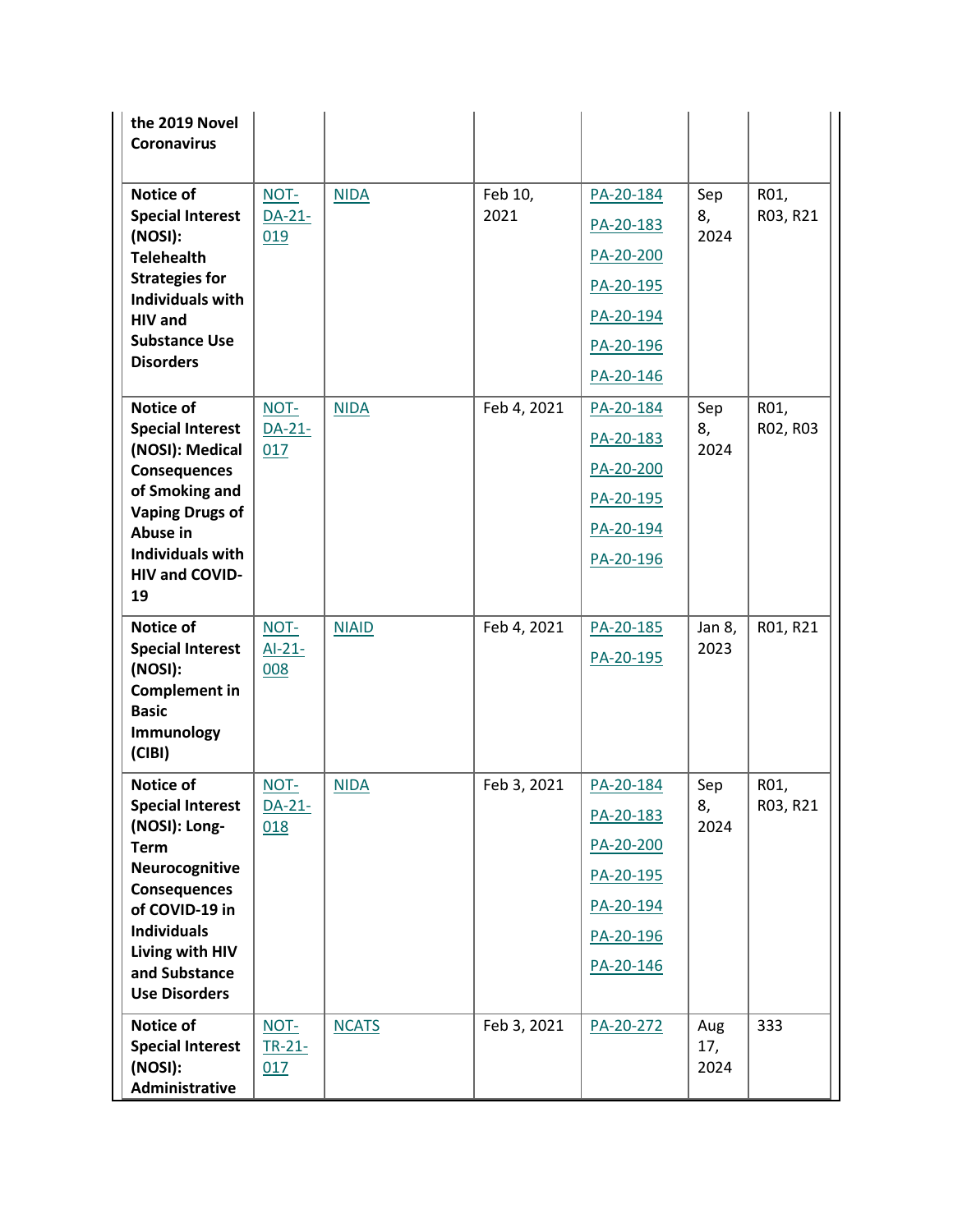| <b>Supplements</b><br>for the Clinical<br>and<br><b>Translational</b><br><b>Science Award</b><br>(CTSA) Program<br>to Address<br>COVID-19<br><b>Public Health</b><br><b>Needs</b>                                        |                         |              |              |                                                                                                                                                               |                    |                                                 |
|--------------------------------------------------------------------------------------------------------------------------------------------------------------------------------------------------------------------------|-------------------------|--------------|--------------|---------------------------------------------------------------------------------------------------------------------------------------------------------------|--------------------|-------------------------------------------------|
| Notice of<br><b>Special Interest</b><br>(NOSI): NIDCR<br><b>Support for</b><br><b>Research on</b><br>the<br>Physiological<br>Involvement of<br><b>Oral Cavity in</b><br><b>Coronavirus</b><br>Disease 2019<br>(COVID-19) | NOT-<br>$DE-21-$<br>001 | <b>NIDCR</b> | Jan 26, 2021 | PA-20-185<br>PA-20-195                                                                                                                                        | May<br>28,<br>2023 | R01, R21                                        |
| Notice of<br><b>Special Interest</b><br>(NOSI): Aging-<br>Relevant<br><b>Behavioral and</b><br><b>Social Research</b><br>on Coronavirus<br>Disease 2019<br>(COVID-19)                                                    | NOT-<br>$AG-21-$<br>015 | NIA          | Jan 26, 2021 | PA-20-183<br>PA-20-184<br>PA-20-185<br>PA-20-200<br>PA-20-194<br>PA-20-196<br>PA-20-195<br>PAR-19-374<br>PAR-19-314<br>PAR-19-070<br>PAR-19-071<br>PAR-20-070 | May<br>28,<br>2023 | R01,<br>R03,<br>R21,<br>U19,<br>P01,<br>R21/R33 |
| Notice of<br><b>Special Interest</b><br>(NOSI): Effects<br>of smoking and<br>vaping on the<br>risk and<br>outcome of                                                                                                     | NOT-<br>$DA-21-$<br>011 | <b>NIDA</b>  | Jan 26, 2021 | PA-20-184<br>PA-20-183<br>PA-20-200<br>PA-20-195<br>PA-20-194                                                                                                 | Sep<br>8,<br>2024  | R01,<br>R03, R21                                |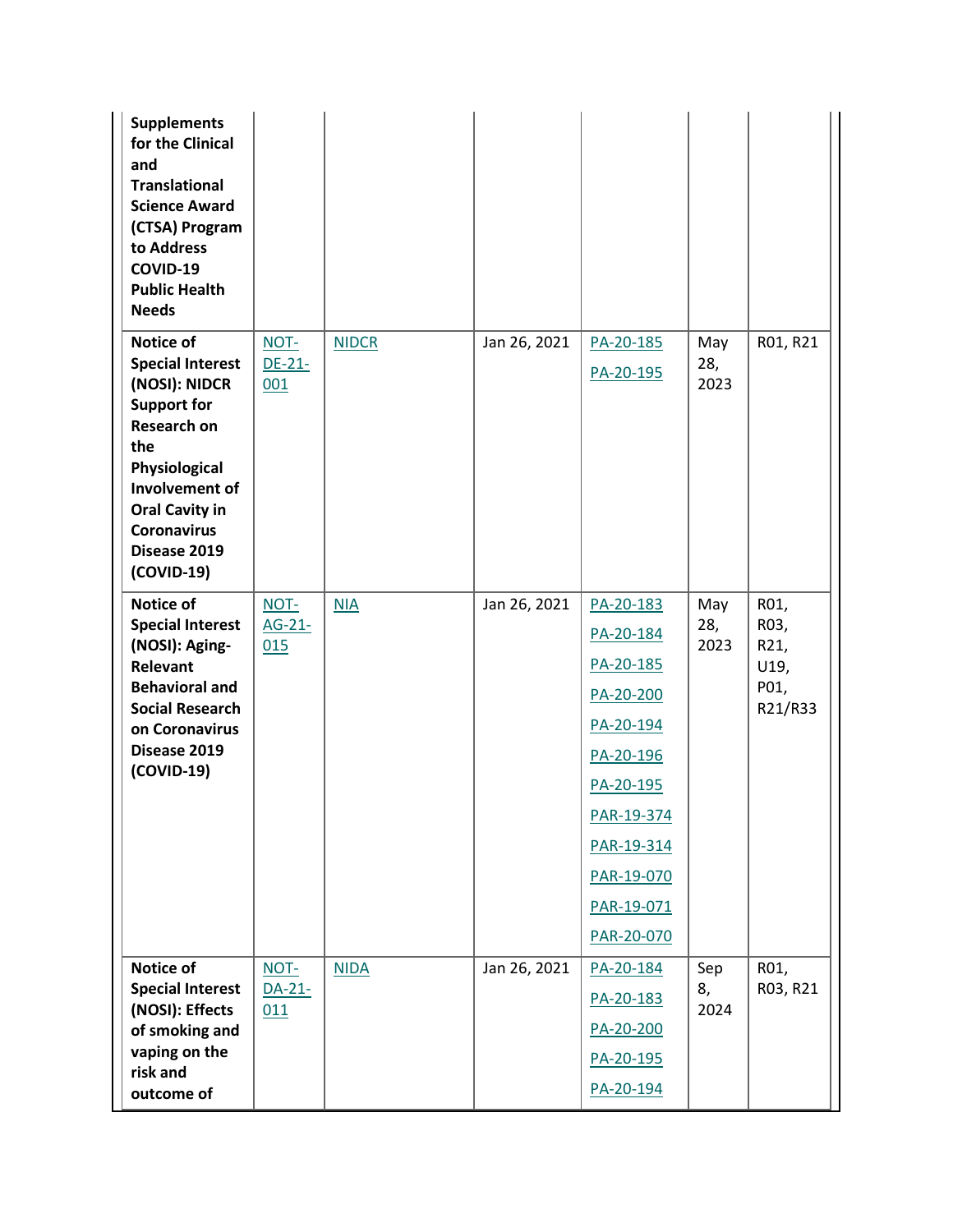| COVID-19                                                                                                                                                                                                                                                                                   |                             |                                                                |                 | PA-20-196                                                                                        |                   |                  |
|--------------------------------------------------------------------------------------------------------------------------------------------------------------------------------------------------------------------------------------------------------------------------------------------|-----------------------------|----------------------------------------------------------------|-----------------|--------------------------------------------------------------------------------------------------|-------------------|------------------|
| infection                                                                                                                                                                                                                                                                                  |                             |                                                                |                 | PA-20-146                                                                                        |                   |                  |
| Notice of<br><b>Special</b><br>Interest:<br>Administrative<br><b>Supplements</b><br>for COVID-19<br><b>Impacted NIMH</b><br><b>Research</b>                                                                                                                                                | NOT-<br>MH-<br>$21 - 120$   | <b>NIMH</b>                                                    | Dec 23,<br>2020 | PA-20-272                                                                                        | Jun 2,<br>2023    | 333              |
| Notice of<br><b>Special Interest</b><br>(NOSI): Effects<br>of smoking and<br>vaping on the<br>risk and<br>outcome of<br>COVID-19<br>infection                                                                                                                                              | NOT-<br>DA-20-<br>084       | <b>NIDA</b>                                                    | Oct 27, 2020    | PA-20-183<br>PA-20-200<br>PA-20-195                                                              | Sep<br>8,<br>2024 | R01,<br>R03, R21 |
| Notice of<br><b>Special Interest</b><br>(NOSI):<br><b>Simulation</b><br><b>Modeling and</b><br><b>Systems</b><br><b>Science to</b><br><b>Address Health</b><br><b>Disparities</b>                                                                                                          | NOT-<br>$MD-$<br>$20 - 025$ | NIMHD, NCI,<br>NIDA, NLM, ODP,<br>OBSSR, NIMH,<br><b>NIAMS</b> | Aug 13,<br>2020 | PA-20-185                                                                                        | May<br>8,<br>2023 | R01              |
| Notice of<br><b>Special Interest</b><br>(NOSI):<br>Competitive<br><b>Revision and</b><br>Administrative<br><b>Supplements to</b><br><b>Existing NICHD</b><br><b>HIV Grants and</b><br>Cooperative<br><b>Agreements to</b><br><b>Understand HIV</b><br><b>Health Impacts</b><br>of COVID-19 | NOT-<br>$HD-21-$<br>037     | <b>NICHD</b>                                                   | Jul 2, 2021     | PA-20-272<br>PA-18-935<br><b>NOT-OD-20-</b><br>128 NOT-<br>OD-20-118<br><b>NOT-OD-20-</b><br>018 | May<br>8,<br>2022 | 333              |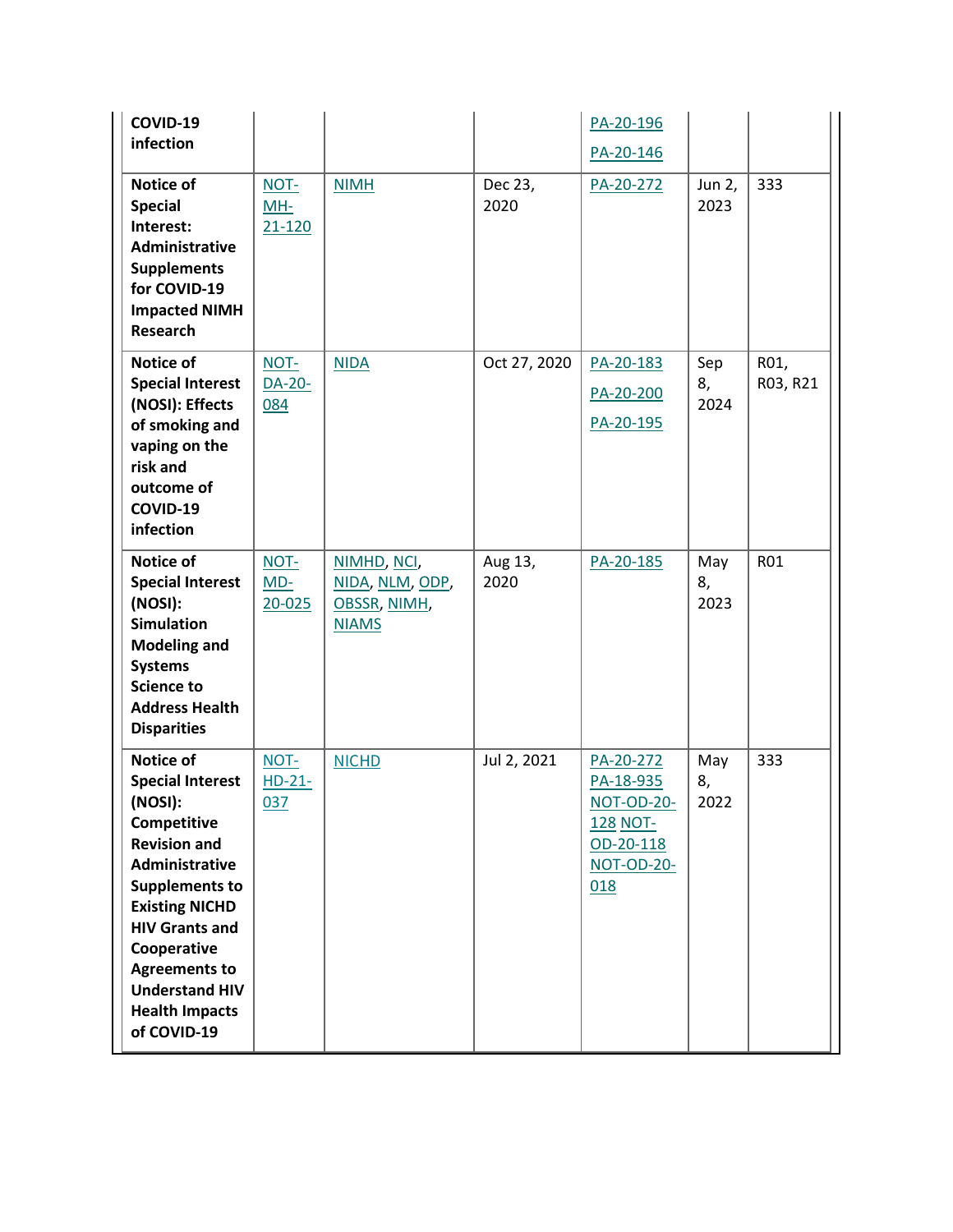| Notice of<br><b>Special Interest</b><br>(NOSI): NIDCD<br>is Interested in<br><b>Supporting</b><br><b>Research on</b><br>the Impact of<br>COVID-19 on<br><b>Mission</b><br><b>Specific Sensor</b><br>y and<br>Communication<br><b>Disorders</b>                                                                               | NOT-<br>$DC-20-$<br>008     | <b>NIDCD</b>                                                                                                                                                    | Jun 4, 2020      | PA-18-334<br>PA-20-185<br>PA-20-184<br>PA-20-196<br>PA-20-195<br>PA-19-270<br>PA-19-271<br>PA-19-273<br>PA-19-272 | Sep<br>8,<br>2022  | R01,<br>R21,<br>R41/R42,<br>R43/R44 |
|------------------------------------------------------------------------------------------------------------------------------------------------------------------------------------------------------------------------------------------------------------------------------------------------------------------------------|-----------------------------|-----------------------------------------------------------------------------------------------------------------------------------------------------------------|------------------|-------------------------------------------------------------------------------------------------------------------|--------------------|-------------------------------------|
| Notice of<br><b>Special Interest</b><br>(NOSI)<br>regarding the<br><b>Availability of</b><br><b>Emergency</b><br>Competitive<br><b>Revisions to</b><br><b>Existing NIH</b><br><b>Grants and</b><br>Cooperative<br><b>Agreements for</b><br><b>Tissue Chips</b><br><b>Research on</b><br>the 2019 Novel<br><b>Coronavirus</b> | NOT-<br>TR-20-<br>017       | <b>NCATS</b>                                                                                                                                                    | Apr 9, 2020      | PA-20-135                                                                                                         | Jan<br>26,<br>2022 | 333                                 |
| <b>Emergency</b><br>Competitive<br><b>Revision to</b><br><b>Existing NIH</b><br><b>Awards</b><br>(Emergency<br>Supplement -<br><b>Clinical Trial</b><br>Optional)                                                                                                                                                            | <b>PA-20-</b><br><b>135</b> | NIH, NCATS,<br>NCCIH, NCI,<br>NHGRI, NIA,<br>NIAAA, NIAID,<br>NIAMS, NIBIB,<br>NICHD, NIDCD,<br>NIDDK, NIEHS,<br>NIGMS, NIMH,<br>NIMHD, NINR,<br>NLM, ORWH, OSC | Mar 10,<br>2020  | PA-20-135                                                                                                         | Sep<br>8,<br>2025  | 333                                 |
| Notice of<br><b>Special Interest</b><br>(NOSI):<br><b>Promoting</b><br><b>Vaccine Access,</b><br><b>Acceptance and</b><br><b>Uptake among</b>                                                                                                                                                                                | NOT-<br>$HD-21-$<br>038     | <b>NICHD</b>                                                                                                                                                    | June 28,<br>2021 | PA-20-200,<br>PA-21-221,<br>PA-20-195,<br>PA-20-194                                                               | May<br>8,<br>2024  | R03, R21                            |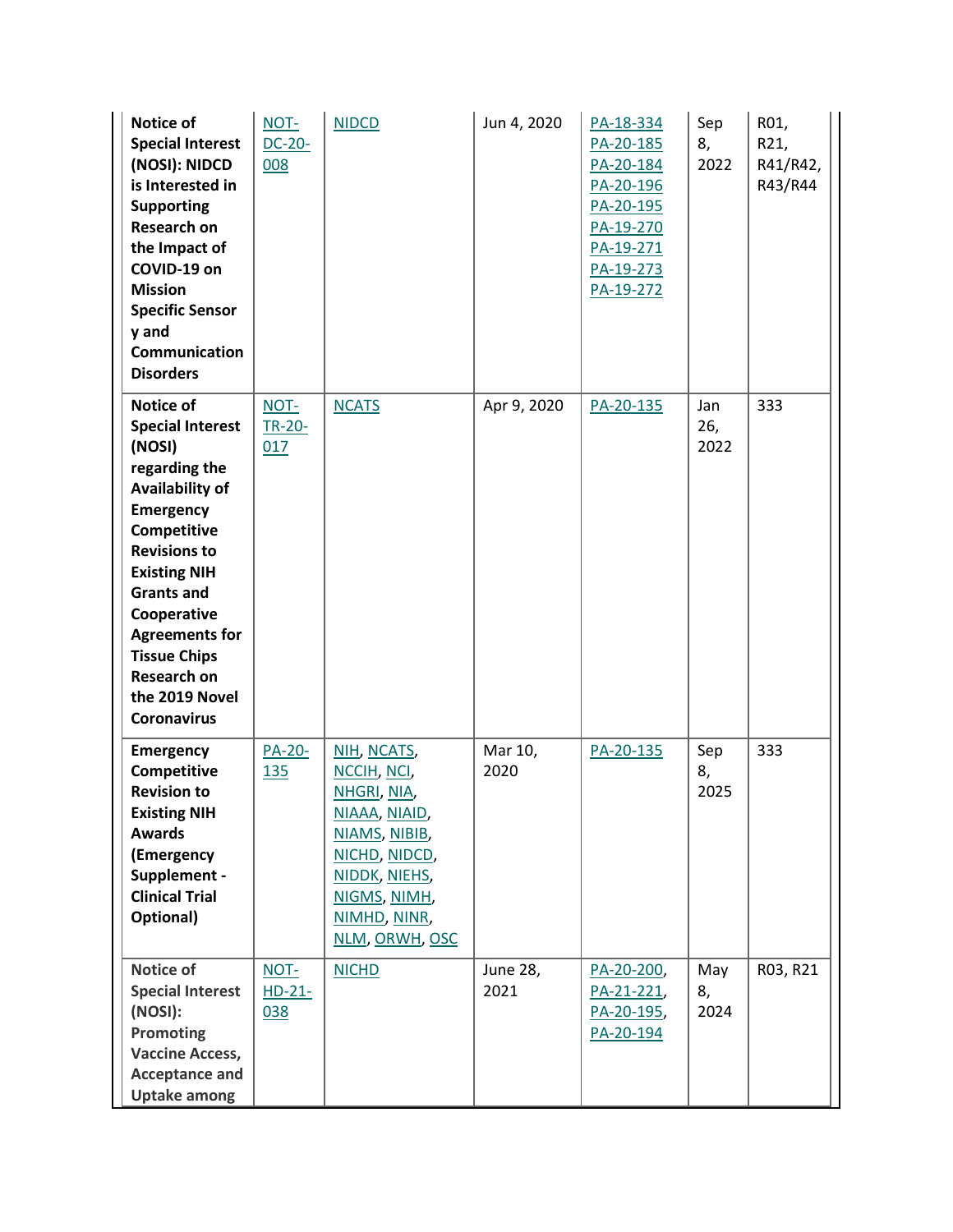| Children,<br>Adolescents,<br><b>Pregnant and</b><br><b>Lactating</b><br>Women, and<br><b>Persons with</b><br><b>Disabilities</b>                                                                                                                                                                                         |                         |                   |                  |                              |                    |            |
|--------------------------------------------------------------------------------------------------------------------------------------------------------------------------------------------------------------------------------------------------------------------------------------------------------------------------|-------------------------|-------------------|------------------|------------------------------|--------------------|------------|
| Notice of<br><b>Special Interest</b><br>(NOSI)<br>HIV/AIDS in the<br>Era of COVID-<br><b>19: When</b><br><b>Pandemics</b><br><b>Collide</b>                                                                                                                                                                              | NOT-<br>$AI-21-$<br>057 | NIAID, NIMH, NIDA | June 25,<br>2021 | PA-20-185,<br>PA-20-195      | May<br>8,<br>2024  | R01, R21   |
| Limited<br>Competition<br><b>Emergency</b><br><b>Awards: Shared</b><br>Personal<br><b>Protective</b><br><b>Equipment</b><br><b>Resources for</b><br>COVID-19<br><b>Related Vaccine</b><br>and Treatment<br><b>Clinical Trials</b><br>and Clinical<br><b>Studies (S10</b><br><b>Clinical Trial</b><br><b>Not Allowed)</b> | PAR-<br>$21 - 276$      | <b>NIAID</b>      | Jul 16, 2021     | Reissue<br>of PAR-20-<br>256 | Jul<br>16,<br>2022 | <b>S10</b> |

If you are interested in applying for any of the grants, please email Michelle Parra [\(MMParra@salud.unm.edu\)](mailto:MMParra@salud.unm.edu).

For a full listing of COVID-19 through NIH, please access the following site: [https://grants.nih.gov/grants/guide/COVID-Related.cfm.](https://grants.nih.gov/grants/guide/COVID-Related.cfm)

Citing the CTSC

When citing the CTSC, please be sure to include our Grant numbers:

CTSC Grant Number: **UL1TR001449** KL2 Grant Number:<br>KL2TR001448

Thank you!